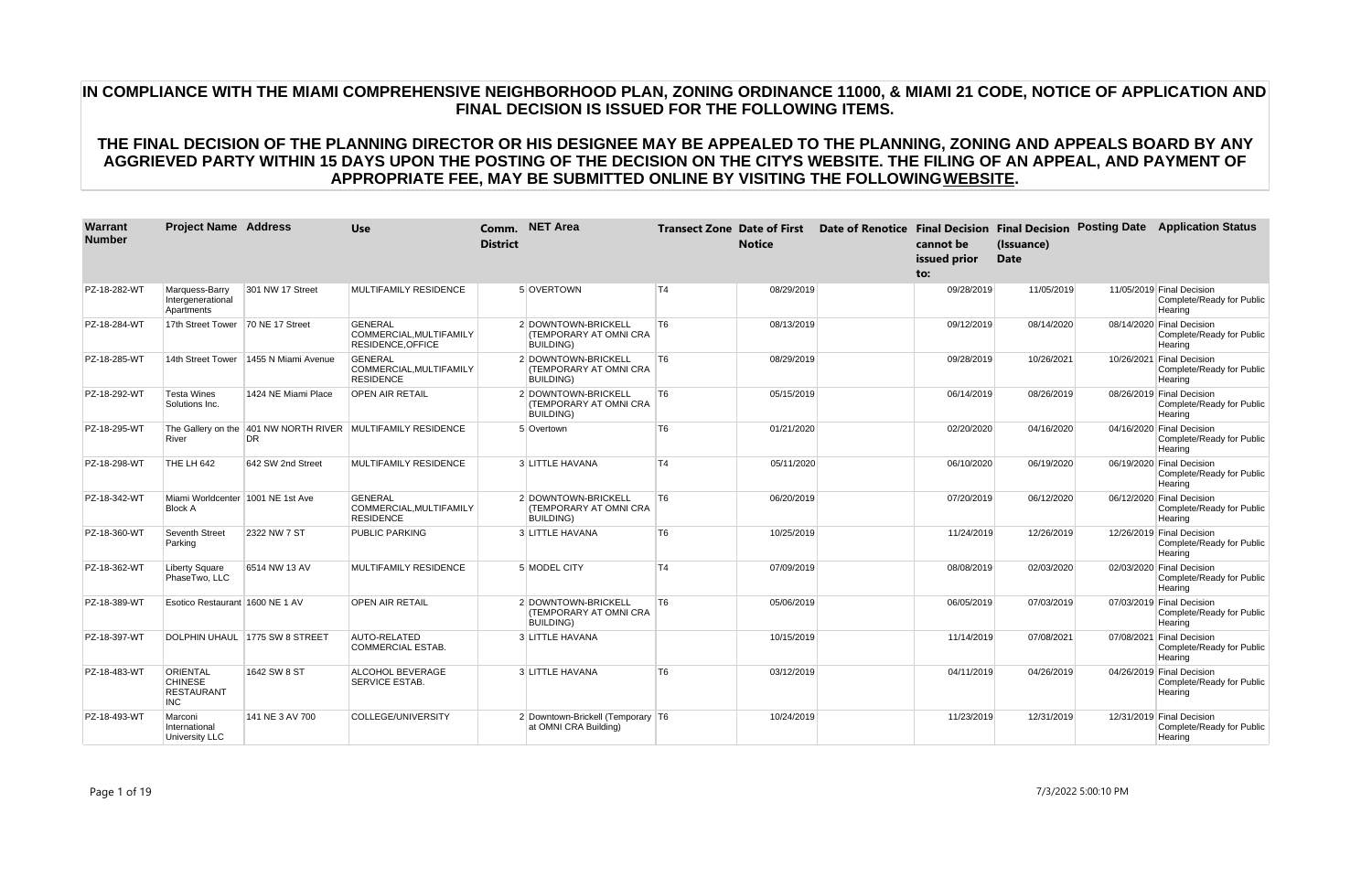| <b>Warrant</b><br><b>Number</b> | <b>Project Name Address</b>                                                    |                         | <b>Use</b>                                    | <b>District</b> | Comm. NET Area                                                            |                | <b>Transect Zone Date of First</b><br><b>Notice</b> | cannot be<br>issued prior<br>to: | (Issuance)<br><b>Date</b> | Date of Renotice Final Decision Final Decision Posting Date Application Status |
|---------------------------------|--------------------------------------------------------------------------------|-------------------------|-----------------------------------------------|-----------------|---------------------------------------------------------------------------|----------------|-----------------------------------------------------|----------------------------------|---------------------------|--------------------------------------------------------------------------------|
| PZ-18-532-WT                    | <b>Fava Restaurant</b>                                                         | 347 NW 24 ST            | <b>OPEN AIR RETAIL</b>                        |                 | 5 WYNWOOD-EDGEWATER                                                       | T <sub>5</sub> | 06/19/2020                                          | 07/19/2020                       | 08/14/2020                | 08/14/2020 Final Decision<br>Complete/Ready for Public<br>Hearing              |
| PZ-18-535-WT                    | La Sandwicherie<br>Wynwood                                                     | 169 NW 23 ST            | FOOD SERVICE<br><b>ESTABLISHMENT</b>          |                 | 5 WYNWOOD-EDGEWATER                                                       | T5             | 08/22/2019                                          | 09/21/2019                       | 09/30/2019                | 09/30/2019 Final Decision<br>Complete/Ready for Public<br>Hearing              |
| PZ-18-565-WT                    | Veza Sur Brewery 55 NW 25 ST                                                   |                         | <b>ALCOHOL BEVERAGE</b><br>SERVICE ESTAB.     |                 | 5 WYNWOOD-EDGEWATER                                                       | T5             | 04/01/2019                                          | 05/01/2019                       | 05/14/2019                | 05/14/2019 Final Decision<br>Complete/Ready for Public<br>Hearing              |
| PZ-18-572-WT                    | BACCANO 169<br>NW 23 ST SUITE<br>A OUTDOOR<br><b>SEATING</b><br><b>WARRANT</b> | 169 NW 23 ST            | <b>FOOD SERVICE</b><br><b>ESTABLISHMENT</b>   |                 | 5 WYNWOOD-EDGEWATER                                                       | T5             | 04/26/2019                                          | 05/26/2019                       | 06/19/2019                | 06/19/2019 Final Decision<br>Complete/Ready for Public<br>Hearing              |
| PZ-19-1902-WT                   | <b>CASA MIA</b>                                                                | 126 NW 10 AV            | <b>MULTIFAMILY RESIDENCE</b>                  |                 | <b>3 LITTLE HAVANA</b>                                                    | T4             | 07/22/2019                                          | 08/21/2019                       | 05/29/2020                | 05/29/2020 Final Decision<br>Complete/Ready for Public<br>Hearing              |
| PZ-19-1920-WT                   | Le Chick Miami<br>LLC                                                          | 310 NW 24 ST            | <b>FOOD SERVICE</b><br><b>ESTABLISHMENT</b>   |                 | 5 WYNWOOD-EDGEWATER                                                       | T5             | 04/12/2019                                          | 05/12/2019                       | 05/17/2019                | <b>Final Decision</b><br>Complete/Ready for Public<br>Hearing                  |
| PZ-19-1927-WT                   | 268 S.W. 8<br>STREET -<br><b>OUTDOOR</b><br><b>SEATING</b><br><b>WARRANT</b>   | 268 SW 8 ST             | <b>OUTSIDE DINING AREA</b>                    |                 | 3 DOWNTOWN-BRICKELL<br>(TEMPORARY AT OMNI CRA<br><b>BUILDING)</b>         | T <sub>6</sub> | 04/25/2019                                          | 05/25/2019                       | 09/20/2019                | 09/20/2019 Final Decision<br>Complete/Ready for Public<br>Hearing              |
| PZ-19-1928-WT                   | <b>Extra Space</b><br>Storage                                                  | 201 NW 37 AV            | STORAGE/DISTRIBULION<br><b>FACILITY</b>       |                 | 4 FLAGAMI                                                                 | T <sub>6</sub> | 05/01/2019                                          | 05/31/2019                       | 06/19/2019                | 06/19/2019 Final Decision<br>Complete/Ready for Public<br>Hearing              |
| PZ-19-1951-WT                   | 590 Flagler                                                                    | 590 West Flagler Street | MULTIFAMILY RESIDENCE                         |                 | <b>3 LITTLE HAVANA</b>                                                    |                | 08/30/2019                                          | 09/29/2019                       | 11/08/2019                | 11/08/2019 Final Decision<br>Complete/Ready for Public<br>Hearing              |
| PZ-19-1969-WT                   | <b>EQUINIX</b>                                                                 | 50 NE 9 ST              | <b>INFRASTRUCTURE AND</b><br><b>UTILITIES</b> |                 | 2 DOWNTOWN-BRICKELL<br><b>(TEMPORARY AT OMNI CRA</b><br><b>BUILDING</b> ) | T6             | 01/14/2020                                          | 02/13/2020                       | 03/26/2020                | 04/10/2020 Final Decision<br>Complete/Ready for Public<br>Hearing              |
| PZ-19-1974-WT                   | 3321 MARY<br>STREET -<br><b>OUTDOOR</b><br><b>SEATING</b><br><b>WARRANT</b>    | 3321 MARY ST            | <b>FOOD SERVICE</b><br><b>ESTABLISHMENT</b>   |                 | 2 COCONUT GROVE                                                           | T5, T6         | 04/13/2019                                          | 05/13/2019                       | 05/20/2019                | <b>Final Decision</b><br>Complete/Ready for Public<br>Hearing                  |
| PZ-19-2019-WT                   | Aroma Cafe                                                                     | 1600 NE 1 AV            | <b>OUTSIDE DINING AREA</b>                    |                 | 2 DOWNTOWN-BRICKELL<br>(TEMPORARY AT OMNI CRA<br><b>BUILDING)</b>         | T <sub>6</sub> | 07/03/2019                                          | 08/02/2019                       | 10/16/2019                | 10/16/2019 Final Decision<br>Complete/Ready for Public<br>Hearing              |

Page 2 of 19 7/3/2022 5:00:10 PM

# **IN COMPLIANCE WITH THE MIAMI COMPREHENSIVE NEIGHBORHOOD PLAN, ZONING ORDINANCE 11000, & MIAMI 21 CODE, NOTICE OF APPLICATION AND FINAL DECISION IS ISSUED FOR THE FOLLOWING ITEMS.**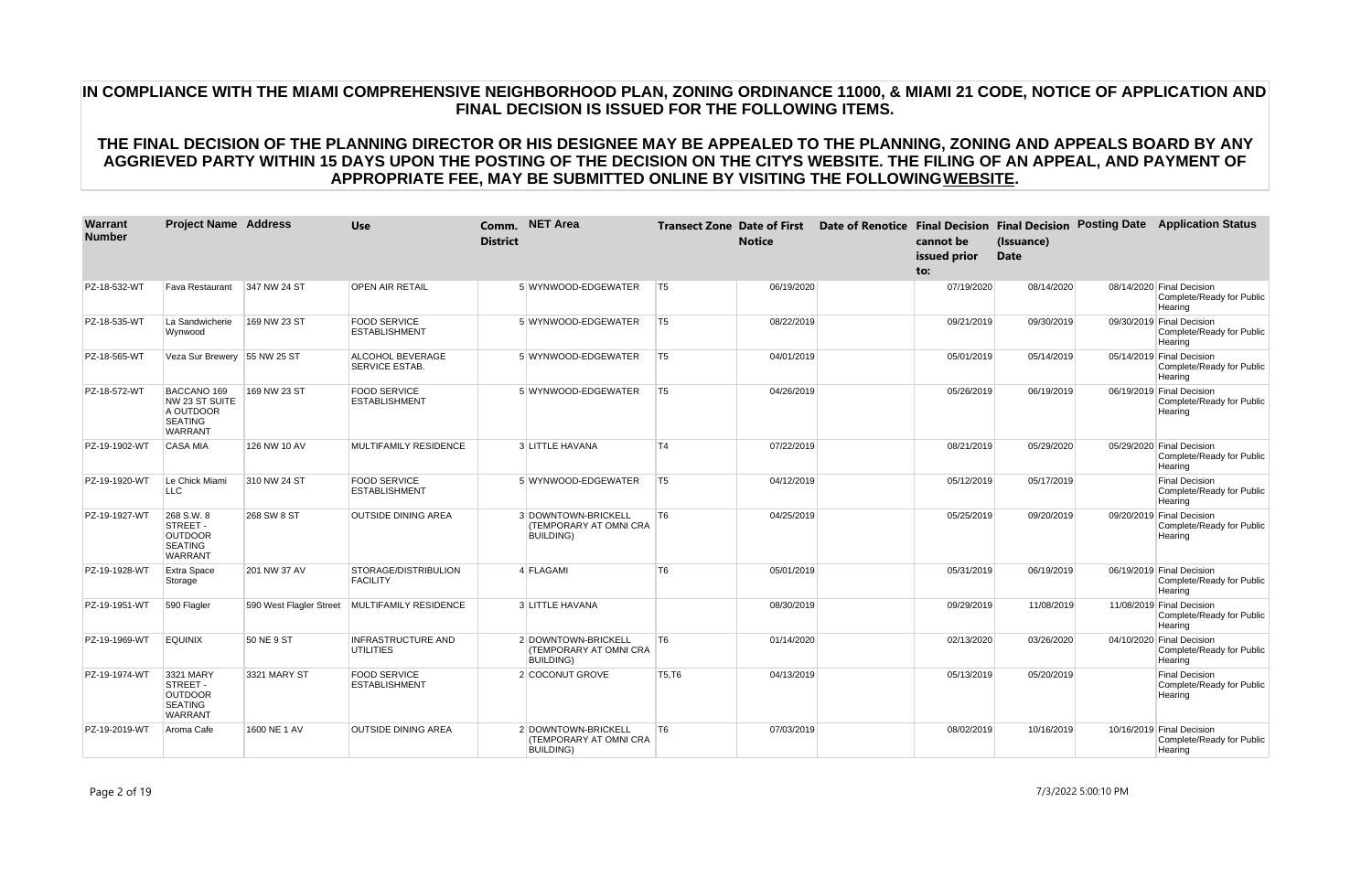| <b>Warrant</b><br><b>Number</b> | <b>Project Name Address</b>                                |                                             | <b>Use</b>                                                    | <b>District</b> | Comm. NET Area                                                    |                | <b>Transect Zone Date of First</b><br><b>Notice</b> | cannot be<br>issued prior<br>to: | (Issuance)<br><b>Date</b> | Date of Renotice Final Decision Final Decision Posting Date Application Status |
|---------------------------------|------------------------------------------------------------|---------------------------------------------|---------------------------------------------------------------|-----------------|-------------------------------------------------------------------|----------------|-----------------------------------------------------|----------------------------------|---------------------------|--------------------------------------------------------------------------------|
| PZ-19-2194-WT                   | PILOS STREET<br><b>TACOS 2 LLC</b>                         | 158 NW 24 ST                                | ALCOHOL BEVERAGE<br><b>SERVICE ESTAB.</b>                     |                 | 5 WYNWOOD-EDGEWATER                                               | T5             | 01/28/2020                                          | 02/27/2020                       | 03/02/2020                | 03/02/2020 Final Decision<br>Complete/Ready for Public<br>Hearing              |
| PZ-19-2310-WT                   | New Affordable<br>T&T Havana<br>Lofts                      | 320 SW 13 AV                                | MULTIFAMILY RESIDENCE                                         |                 | 3 LITTLE HAVANA                                                   | T4             | 12/31/2019                                          | 01/30/2020                       | 03/26/2020                | 04/10/2020 Final Decision<br>Complete/Ready for Public<br>Hearing              |
| PZ-19-2318-WT                   | Edision Place 3                                            | 610 NW 60 ST                                | MULTIFAMILY RESIDENCE                                         |                 | 5 MODEL CITY                                                      | T6             | 01/07/2020                                          | 02/06/2020                       | 02/21/2020                | 02/21/2020 Final Decision<br>Complete/Ready for Public<br>Hearing              |
| PZ-19-2378-WT                   | <b>Red Rooster</b><br>Overtown                             | 924 NW 2 Avenue                             | <b>OPEN AIR RETAIL</b>                                        |                 | 5 OVERTOWN                                                        | T6             | 12/10/2019                                          | 01/09/2020                       | 09/13/2021                | 09/13/2021 Final Decision<br>Complete/Ready for Public<br>Hearing              |
| PZ-19-2428-WT                   | Starbucks Midtown 3401 NE 1 AV                             |                                             | <b>FOOD SERVICE</b><br><b>ESTABLISHMENT</b>                   |                 | 2 WYNWOOD-EDGEWATER                                               | T6             | 04/17/2019                                          | 05/17/2019                       | 07/02/2019                | 07/02/2019 Final Decision<br>Complete/Ready for Public<br>Hearing              |
| PZ-19-2432-WT                   | <b>MWC-Kenect</b>                                          | 1016 NE 2 AVE                               | MULTIFAMILY RESIDENCE                                         |                 | 2 DOWNTOWN-BRICKELL<br>(TEMPORARY AT OMNI CRA<br><b>BUILDING)</b> |                | 09/06/2019                                          | 10/06/2019                       | 10/10/2019                | 10/10/2019 Final Decision<br>Complete/Ready for Public<br>Hearing              |
| PZ-19-2480-WT                   | 3 Miami Central<br>Special Sign<br>Package<br>Modification | 161 NW 6 ST                                 | <b>OFFICE</b>                                                 |                 | 5 OVERTOWN                                                        | T6             | 04/30/2020                                          | 05/30/2020                       | 06/15/2020                | 06/15/2020 Final Decision<br>Complete/Ready for Public<br>Hearing              |
| PZ-19-2511-WT                   | <b>MCK FLORIDA</b><br>LLC                                  | 1300 BRICKELL BAY<br><b>DR COMMERCIAL 3</b> | <b>OUTSIDE DINING AREA</b>                                    |                 | 2 DOWNTOWN-BRICKELL<br>(TEMPORARY AT OMNI CRA<br><b>BUILDING)</b> | T6             | 09/11/2019                                          | 10/11/2019                       | 11/01/2019                | 11/01/2019 Final Decision<br>Complete/Ready for Public<br>Hearing              |
| PZ-19-2545-WT                   | <b>Block 55 -</b><br>Sawyers Landing                       | 249 NW 6 ST                                 | <b>GENERAL COMMERCIAL</b>                                     |                 | 5 OVERTOWN                                                        | T6             | 02/19/2020                                          | 03/20/2020                       | 03/27/2020                | 04/10/2020 Final Decision<br>Complete/Ready for Public<br>Hearing              |
| PZ-19-2551-WT                   | 5423 Workforce<br><b>Housing MF</b>                        | 5423 NE MIAMI CT                            | MULTIFAMILY RESIDENCE                                         |                 | 5 LITTLE HAITI                                                    | T4             | 06/12/2020                                          | 07/12/2020                       | 08/12/2020                | 08/12/2020 Final Decision<br>Complete/Ready for Public<br>Hearing              |
| PZ-19-2564-WT                   | Mosaico                                                    | 1396 NW 36 ST                               | MULTIFAMILY RESIDENCE                                         |                 | 1 ALLAPATTAH                                                      | T6             | 11/26/2019                                          | 12/26/2019                       | 04/28/2020                | 04/28/2020 Final Decision<br>Complete/Ready for Public<br>Hearing              |
| PZ-19-2660-WT                   | Rodilla Wynwood                                            | 274 NW 27 ST                                | <b>FOOD SERVICE</b><br><b>ESTABLISHMENT</b>                   |                 | 5 WYNWOOD-EDGEWATER                                               | T <sub>5</sub> | 08/16/2019                                          | 09/15/2019                       | 10/10/2019                | 10/10/2019 Final Decision<br>Complete/Ready for Public<br>Hearing              |
| PZ-19-2669-WT                   | Block 45                                                   | 152 NW 8 ST                                 | <b>GENERAL</b><br>COMMERCIAL, MULTIFAMILY<br><b>RESIDENCE</b> |                 | 5 OVERTOWN                                                        | T6             | 09/23/2019                                          | 10/23/2019                       | 01/23/2020                | 01/23/2020 Final Decision<br>Complete/Ready for Public<br>Hearing              |
| PZ-19-2721-WT                   | Whisk it                                                   | 2328 N MIAMI AV                             | <b>FOOD SERVICE</b><br><b>ESTABLISHMENT</b>                   |                 | 5 WYNWOOD-EDGEWATER                                               | T6             | 09/05/2019                                          | 10/05/2019                       | 10/22/2019                | 10/22/2019 Final Decision<br>Complete/Ready for Public<br>Hearing              |

Page 3 of 19 7/3/2022 5:00:10 PM

# **IN COMPLIANCE WITH THE MIAMI COMPREHENSIVE NEIGHBORHOOD PLAN, ZONING ORDINANCE 11000, & MIAMI 21 CODE, NOTICE OF APPLICATION AND FINAL DECISION IS ISSUED FOR THE FOLLOWING ITEMS.**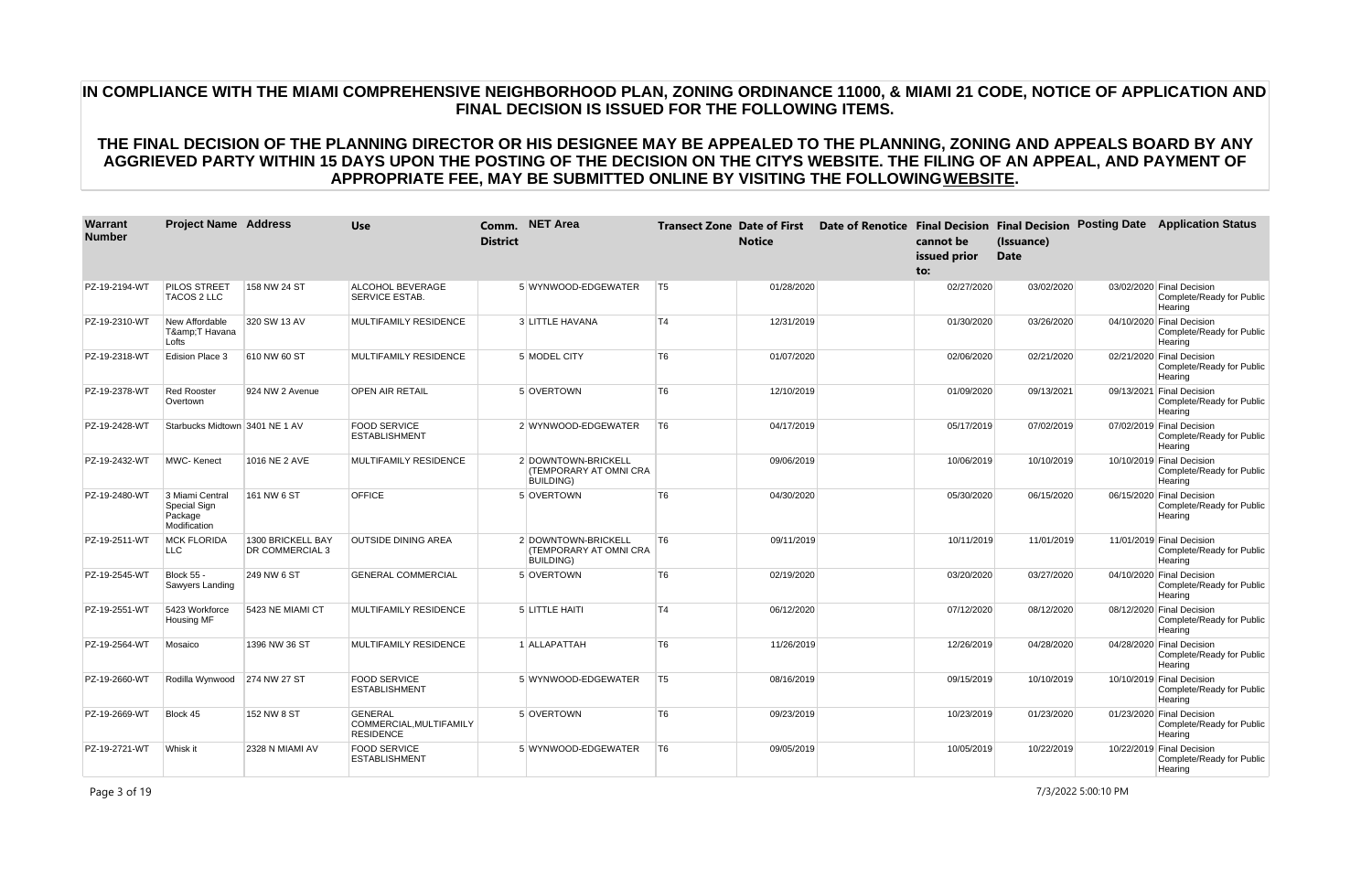| <b>Warrant</b><br><b>Number</b> | <b>Project Name Address</b>                                                   |                  | <b>Use</b>                                       | <b>District</b> | Comm. NET Area                                                            |                | <b>Transect Zone Date of First</b><br><b>Notice</b> | cannot be<br>issued prior<br>to: | (Issuance)<br><b>Date</b> | Date of Renotice Final Decision Final Decision Posting Date Application Status |
|---------------------------------|-------------------------------------------------------------------------------|------------------|--------------------------------------------------|-----------------|---------------------------------------------------------------------------|----------------|-----------------------------------------------------|----------------------------------|---------------------------|--------------------------------------------------------------------------------|
| PZ-19-2742-WT                   | Arlo Hotel                                                                    | 2217 NW MIAMI CT | <b>HOTEL.OUTSIDE DINING</b><br><b>AREA</b>       |                 | 5 WYNWOOD-EDGEWATER                                                       | T6             | 11/25/2019                                          | 12/25/2019                       | 01/06/2020                | 01/06/2020 Final Decision<br>Complete/Ready for Public<br>Hearing              |
| PZ-19-2792-WT                   | 3 Miami Central<br>Special Sign<br>Package<br>Modification                    | 161 NW 6 ST      | <b>GENERAL COMMERCIAL</b>                        |                 | 5 OVERTOWN                                                                | T6             | 07/01/2019                                          | 07/31/2019                       | 08/02/2019                | 08/02/2019 Final Decision<br>Complete/Ready for Public<br>Hearing              |
| PZ-19-2867-WT                   | <b>Allapattah Market</b>                                                      | 728 NW 29 ST     | <b>OPEN AIR RETAIL</b>                           |                 | 1 ALLAPATTAH                                                              | D <sub>1</sub> | 12/07/2019                                          | 01/06/2020                       | 05/15/2020                | 05/15/2020 Final Decision<br>Complete/Ready for Public<br>Hearing              |
| PZ-19-2932-WT                   | 1010 BRICKELL<br>AVE - OUTDOOR<br><b>SEATING</b><br><b>WARRANT</b>            | 1010 BRICKELL AV | <b>OUTSIDE DINING AREA</b>                       |                 | 2 DOWNTOWN-BRICKELL<br>(TEMPORARY AT OMNI CRA<br><b>BUILDING</b> )        | T <sub>6</sub> | 08/22/2019                                          | 09/21/2019                       | 10/11/2019                | 10/11/2019 Final Decision<br>Complete/Ready for Public<br>Hearing              |
| PZ-19-2964-WT                   | university of miami 1400 NW 12 AV<br>/Jackson -<br>monumental<br>sinage       |                  | <b>MAJOR FACILTY</b>                             |                 | 1 Allapattah                                                              | CI-HD          | 08/06/2020                                          | 09/05/2020                       | 12/22/2020                | 12/22/2020 Final Decision<br>Complete/Ready for Public<br>Hearing              |
| PZ-19-2980-WT                   | 139 NE 3 AVE<br>ALCOHOL<br><b>WARRANT</b>                                     | 139 NE 3 AV      | <b>ALCOHOL BEVERAGE</b><br><b>SERVICE ESTAB.</b> |                 | 2 DOWNTOWN-BRICKELL<br><b>(TEMPORARY AT OMNI CRA</b><br><b>BUILDING</b> ) | T6             | 08/29/2019                                          | 09/28/2019                       | 12/18/2019                | 12/18/2019 Final Decision<br>Complete/Ready for Public<br>Hearing              |
| PZ-19-2984-WT                   | Contemporary Arts 1100 NW 23 ST<br>Foundation Inc.                            |                  | <b>OUTSIDE DINING AREA</b>                       |                 | 1 ALLAPATTAH                                                              | D <sub>1</sub> | 11/19/2019                                          | 12/19/2019                       | 12/19/2019                | 12/19/2019 Final Decision<br>Complete/Ready for Public<br>Hearing              |
| PZ-19-3053-WT                   | <b>SIXTH STREET</b><br><b>MIAMI</b>                                           | 601 NE 1 AV      | MULTIFAMILY RESIDENCE                            |                 | 2 DOWNTOWN-BRICKELL<br>(TEMPORARY AT OMNI CRA<br><b>BUILDING</b> )        | T6             | 10/15/2019                                          | 11/14/2019                       | 10/20/2020                | 10/20/2020 Final Decision<br>Complete/Ready for Public<br>Hearing              |
| PZ-19-3071-WT                   | el taquito                                                                    | 1380 SW 8 ST     | <b>OPEN AIR RETAIL</b>                           |                 | 3 Little Havana                                                           | T6             | 10/22/2019                                          | 11/21/2019                       | 02/06/2020                | 02/06/2020 Final Decision<br>Complete/Ready for Public<br>Hearing              |
| PZ-19-3084-WT                   | BD19004098001                                                                 | 1500 SW 1 AV     | <b>HOTEL</b>                                     |                 | 3 Downtown-Brickell (Temporary T6<br>at OMNI CRA Building)                |                | 09/20/2019                                          | 10/20/2019                       | 10/28/2019                | 10/28/2019 Final Decision<br>Complete/Ready for Public<br>Hearing              |
| PZ-19-3117-WT                   | LOVE@LOTUSH 217 NW 15 ST<br>OUSE.ORG                                          |                  | MULTIFAMILY RESIDENCE                            |                 | 5 OVERTOWN                                                                | lcı.           | 01/30/2020                                          | 02/29/2020                       | 03/11/2020                | 04/10/2020 Final Decision<br>Complete/Ready for Public<br>Hearing              |
| PZ-19-3138-WT                   | LITTLE HAVANA<br><b>ACTIVITIES</b><br>&<br><b>NUTRITION</b><br><b>CENTERS</b> | 700 SW 8 ST      | <b>ADULT DAYCARE</b>                             |                 | 3 LITTLE HAVANA                                                           | T5             | 06/07/2019                                          | 07/07/2019                       | 07/12/2019                | 07/12/2019 Final Decision<br>Complete/Ready for Public<br>Hearing              |

Page 4 of 19 7/3/2022 5:00:10 PM

# **IN COMPLIANCE WITH THE MIAMI COMPREHENSIVE NEIGHBORHOOD PLAN, ZONING ORDINANCE 11000, & MIAMI 21 CODE, NOTICE OF APPLICATION AND FINAL DECISION IS ISSUED FOR THE FOLLOWING ITEMS.**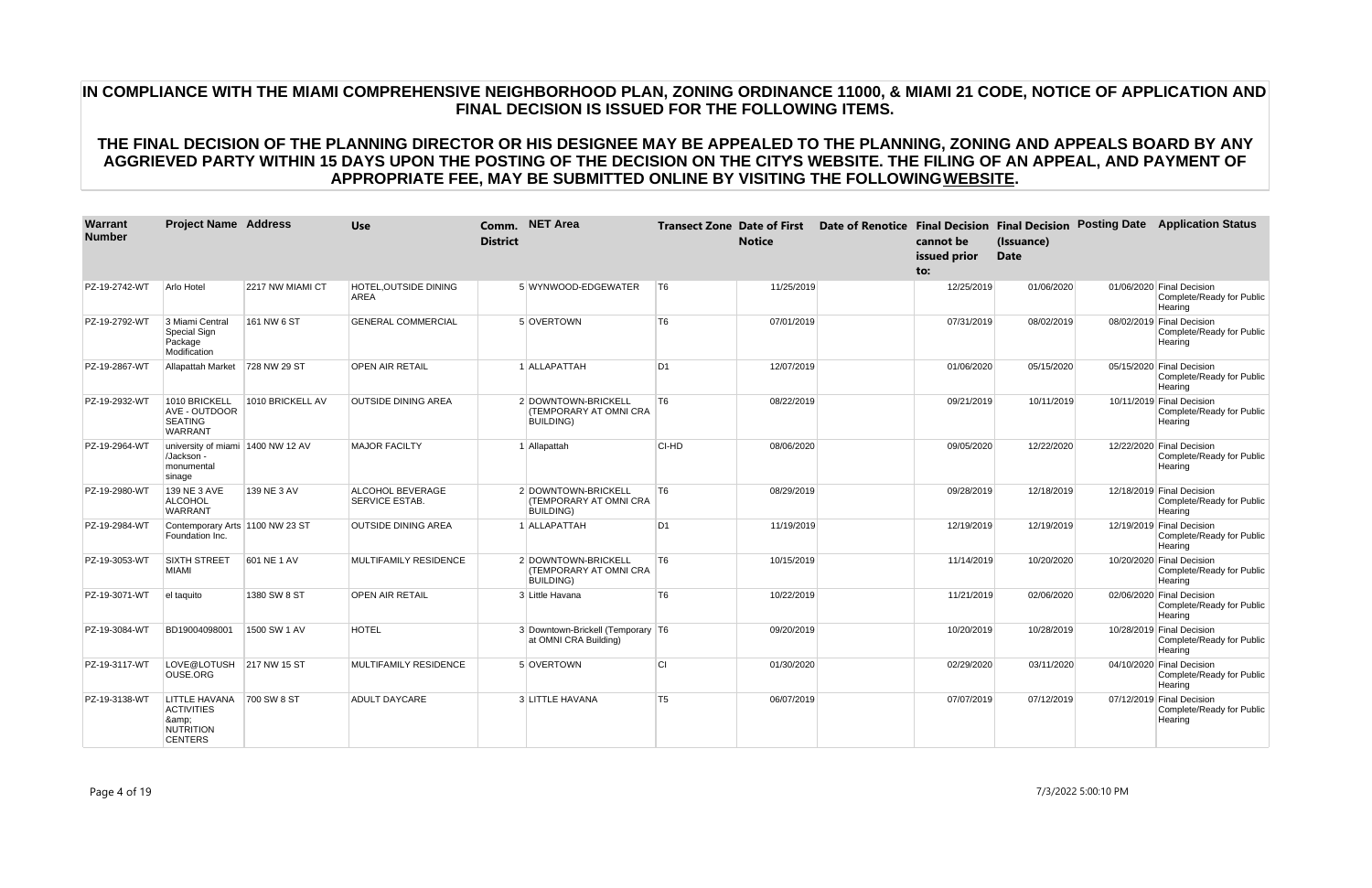| Warrant<br><b>Number</b> | <b>Project Name Address</b>                                 |                                       | <b>Use</b>                                  | <b>District</b> | Comm. NET Area                                                            |                | <b>Transect Zone Date of First</b><br><b>Notice</b> | cannot be<br>issued prior<br>to: | (Issuance)<br><b>Date</b> | Date of Renotice Final Decision Final Decision Posting Date Application Status |
|--------------------------|-------------------------------------------------------------|---------------------------------------|---------------------------------------------|-----------------|---------------------------------------------------------------------------|----------------|-----------------------------------------------------|----------------------------------|---------------------------|--------------------------------------------------------------------------------|
| PZ-19-3174-WT            | Del Boca Brickell<br>LP                                     | 900 S MIAMI AV 161                    | ALCOHOL BEVERAGE<br><b>SERVICE ESTAB.</b>   |                 | 2 DOWNTOWN-BRICKELL<br><b>(TEMPORARY AT OMNI CRA)</b><br><b>BUILDING)</b> | T6             | 10/09/2019                                          | 11/08/2019                       | 12/04/2019                | 12/04/2019 Final Decision<br>Complete/Ready for Public<br>Hearing              |
| PZ-19-3212-WT            | <b>Island Gardens</b>                                       | 888 MACARTHUR<br><b>CSWY</b>          | <b>GENERAL COMMERCIAL</b>                   |                 | 2 Downtown-Brickell (Temporary T6<br>at OMNI CRA Building)                |                | 06/11/2019                                          | 07/11/2019                       | 09/06/2019                | 09/06/2019 Final Decision<br>Complete/Ready for Public<br>Hearing              |
| PZ-19-3307-WT            | Opal Garden                                                 | 5185 W FLAGLER ST                     | MULTIFAMILY RESIDENCE                       |                 | 4 Flagami                                                                 | T <sub>5</sub> | 03/26/2021                                          | 04/25/2021                       | 05/10/2021                | 05/10/2021 Final Decision<br>Complete/Ready for Public<br>Hearing              |
| PZ-19-3308-WT            | 28 Street<br>Wynwood<br>Restaurant<br>Outdoor Dining        | 59 NW 28 ST                           | ALCOHOL BEVERAGE<br>SERVICE ESTAB.          |                 | 5 Wynwood/Edgewater                                                       | T5             | 07/12/2021                                          | 08/11/2021                       | 11/10/2021                | 11/10/2021 Final Decision<br>Complete/Ready for Public<br>Hearing              |
| PZ-19-3392-WT            | FPL Dolphin<br>Substation                                   | 3305 SW 1 AV                          | INFRASTRUCTURE AND<br><b>UTILITIES</b>      |                 | 3 Little Havana                                                           | T3             | 08/07/2020                                          | 09/06/2020                       | 03/18/2021                | 03/18/2021 Final Decision<br>Complete/Ready for Public<br>Hearing              |
| PZ-19-3408-WT            | 616 SW 7 AVE                                                | 616 SW 7 AVE                          | MULTIFAMILY RESIDENCE                       |                 | 3 Little Havana                                                           | T4             | 12/28/2020                                          | 01/27/2021                       | 06/15/2021                | 06/15/2021 Final Decision<br>Complete/Ready for Public<br>Hearing              |
| PZ-19-3436-WT            | reimaging/replace<br>ment                                   | Hotel arya signage 2889 MC FARLANE RD | <b>HOTEL</b>                                |                 | 2 Coconut Grove                                                           | T <sub>5</sub> | 12/01/2020                                          | 12/31/2020                       | 02/05/2021                | 02/05/2021 Final Decision<br>Complete/Ready for Public<br>Hearing              |
| PZ-19-3438-WT            | <b>NEW</b><br><b>MULTIFAMILY</b><br><b>BUILDING</b>         | 1021 NW 1 ST                          | MULTIFAMILY RESIDENCE                       |                 | 3 Little Havana                                                           | T4             | 02/27/2021                                          | 03/29/2021                       | 05/06/2021                | 05/06/2021 Final Decision<br>Complete/Ready for Public<br>Hearing              |
| PZ-19-3498-WT            | Residential<br>Apartments                                   | 2323 NW 36 ST                         | <b>MULTIFAMILY RESIDENCE</b>                |                 | 1 Allapattah                                                              | T6             | 03/24/2020                                          | 04/23/2020                       | 09/16/2020                | 09/16/2020 Final Decision<br>Complete/Ready for Public<br>Hearing              |
| PZ-19-3502-WT            | 801 BRICKELL<br>BAY DR-<br>ALCOHOL<br><b>WARRANT</b>        | 801 BRICKELL BAY DR FOOD SERVICE      | <b>ESTABLISHMENT</b>                        |                 | 2 Downtown-Brickell (Temporary T6<br>at OMNI CRA Building)                |                | 09/30/2019                                          | 10/30/2019                       | 12/12/2019                | 12/12/2019 Final Decision<br>Complete/Ready for Public<br>Hearing              |
| PZ-19-3514-WT            | <b>AC By Marriot</b><br>3400 Biscayne<br><b>Blvd</b>        | 3400 BISCAYNE BLVD                    | <b>GENERAL COMMERCIAL</b>                   |                 | 2 Wynwood/Edgewater                                                       | T6             | 08/11/2019                                          | 09/10/2019                       | 12/13/2019                | 12/13/2019 Final Decision<br>Complete/Ready for Public<br>Hearing              |
| PZ-19-3529-WT            | <b>MEGA CENTER</b><br><b>STORAGE</b>                        | 420 SW 7 ST                           | <b>OFFICE</b>                               |                 | 3 Little Havana                                                           | T6             | 06/05/2020                                          | 07/05/2020                       | 07/23/2020                | 07/23/2020 Final Decision<br>Complete/Ready for Public<br>Hearing              |
| PZ-19-3557-WT            | 3197<br><b>COMMODORE</b><br>PLAZA-ALCOHOL<br><b>WARRANT</b> | 3197 COMMODORE<br>PLZ                 | <b>FOOD SERVICE</b><br><b>ESTABLISHMENT</b> |                 | 2 Coconut Grove                                                           | T5             | 10/03/2019                                          | 11/02/2019                       | 12/18/2019                | 12/18/2019 Final Decision<br>Complete/Ready for Public<br>Hearing              |

Page 5 of 19 7/3/2022 5:00:10 PM

# **IN COMPLIANCE WITH THE MIAMI COMPREHENSIVE NEIGHBORHOOD PLAN, ZONING ORDINANCE 11000, & MIAMI 21 CODE, NOTICE OF APPLICATION AND FINAL DECISION IS ISSUED FOR THE FOLLOWING ITEMS.**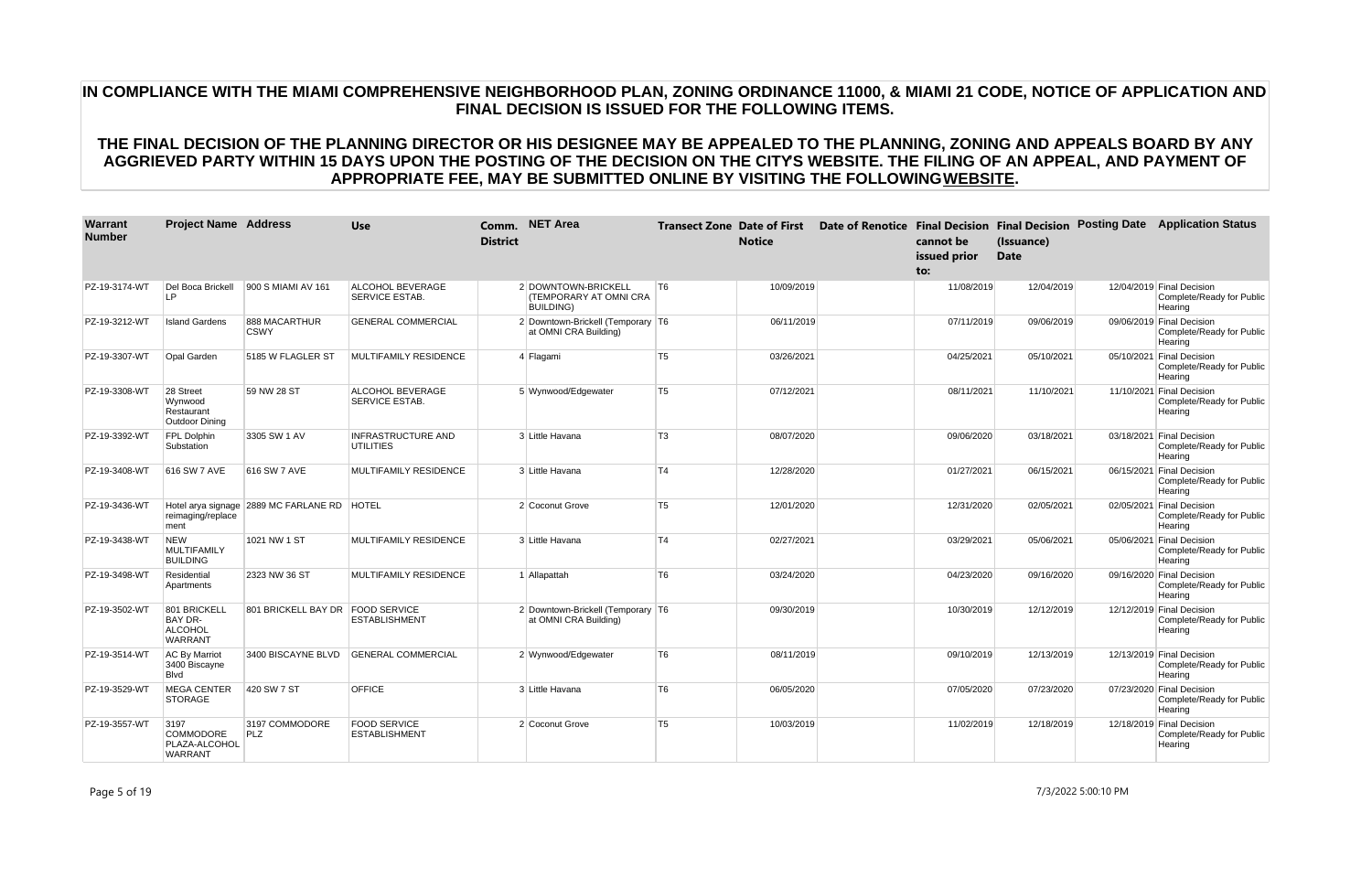| Warrant<br><b>Number</b> | <b>Project Name Address</b>                        |                                        | <b>Use</b>                                  | <b>District</b> | Comm. NET Area                                             |                | <b>Transect Zone Date of First</b><br><b>Notice</b> | cannot be<br>issued prior<br>to: | (Issuance)<br><b>Date</b> | Date of Renotice Final Decision Final Decision Posting Date Application Status |
|--------------------------|----------------------------------------------------|----------------------------------------|---------------------------------------------|-----------------|------------------------------------------------------------|----------------|-----------------------------------------------------|----------------------------------|---------------------------|--------------------------------------------------------------------------------|
| PZ-19-3562-WT            | Miami Childrens<br>Museum                          | 980 MACARTHUR<br><b>CSWY</b>           | <b>COMMUNITY FACILITY</b>                   |                 | 2 Downtown-Brickell (Temporary CI<br>at OMNI CRA Building) |                | 12/17/2019                                          | 01/16/2020                       | 04/02/2020                | 04/10/2020 Final Decision<br>Complete/Ready for Public<br>Hearing              |
| PZ-19-3650-WT            | El Car Wash<br>Expansion                           | 66 NW 27 AV                            | AUTO-RELATED<br><b>COMMERCIAL ESTAB.</b>    |                 | 4 Flagami                                                  | T <sub>6</sub> | 05/26/2020                                          | 06/25/2020                       | 07/02/2020                | 07/02/2020 Final Decision<br>Complete/Ready for Public<br>Hearing              |
| PZ-19-3677-WT            | 311 NW S RIVER<br><b>DR Project</b>                | 311 NW SOUTH RIVER FOOD SERVICE<br>DR. | <b>ESTABLISHMENT</b>                        |                 | 3 Little Havana                                            | D <sub>3</sub> | 01/14/2020                                          | 02/13/2020                       | 03/11/2020                | 04/10/2020 Final Decision<br>Complete/Ready for Public<br>Hearing              |
| PZ-19-3687-WT            | 169 NW 23 ST-<br><b>ALCOHOL</b><br><b>WARRANT</b>  | 169 NW 23 ST                           | <b>FOOD SERVICE</b><br><b>ESTABLISHMENT</b> |                 | 5 Wynwood/Edgewater                                        | T5             | 10/29/2019                                          | 11/28/2019                       | 03/24/2020                | 04/10/2020 Final Decision<br>Complete/Ready for Public<br>Hearing              |
| PZ-19-3740-WT            | Lucien LLC                                         | 162 NE 39 ST                           | ALCOHOL BEVERAGE<br>SERVICE ESTAB.          |                 | 5 Wynwood/Edgewater                                        | T6             | 10/11/2019                                          | 11/10/2019                       | 12/09/2019                | 12/09/2019 Final Decision<br>Complete/Ready for Public<br>Hearing              |
| PZ-19-3803-WT            | Freehold Miami                                     | 2229 NW 2 AV                           | <b>OPEN AIR RETAIL</b>                      |                 | 5 Wynwood/Edgewater                                        | T5             | 03/10/2020                                          | 04/09/2020                       | 04/27/2020                | 04/27/2020 Final Decision<br>Complete/Ready for Public<br>Hearing              |
| PZ-19-3827-WT            | <b>Virrick Park New</b><br><b>Aquatic Facility</b> | 3255 PLAZA ST                          | RECEATIONAL FACILITY                        |                 | 2 Coconut Grove                                            | cs             | 08/18/2020                                          | 09/17/2020                       | 04/16/2021                | 04/16/2021 Final Decision<br>Complete/Ready for Public<br>Hearing              |
| PZ-19-3872-WT            | Art House Society<br>Inc.                          | 3400 SW 3 AV                           | <b>SPECIAL</b><br>TRAINING/VOCATIONAL       |                 | 3 Little Havana                                            | T6             | 02/18/2020                                          | 03/19/2020                       | 04/16/2020                | 04/16/2020 Final Decision<br>Complete/Ready for Public<br>Hearing              |
| PZ-19-3878-WT            | buick building                                     | 3841 NE 2 AV 101                       | AUTO-RELATED<br><b>COMMERCIAL ESTAB.</b>    |                 | 5 Wynwood/Edgewater                                        | T6             | 11/21/2019                                          | 12/21/2019                       | 01/03/2020                | 01/03/2020 Final Decision<br>Complete/Ready for Public<br>Hearing              |
| PZ-19-3879-WT            | <b>BONSAI</b>                                      | 519 SW 5 AV                            | <b>MULTIFAMILY RESIDENCE</b>                |                 | 3 Little Havana                                            | T4             | 10/11/2019                                          | 11/10/2019                       | 11/19/2019                | 11/19/2019 Final Decision<br>Complete/Ready for Public<br>Hearing              |
| PZ-19-4056-WT            | ER                                                 | blu27@EDGEWAT 2701 BISCAYNE BLVD       | MULTIFAMILY RESIDENCE                       |                 | 2 Wynwood/Edgewater                                        | T6             | 05/20/2020                                          | 06/19/2020                       | 08/31/2020                | 08/31/2020 Final Decision<br>Complete/Ready for Public<br>Hearing              |
| PZ-19-4058-WT            | Mayami                                             | 130 NW 24 ST                           | <b>OPEN AIR RETAIL</b>                      |                 | 5 Wynwood/Edgewater                                        | T <sub>5</sub> | 02/06/2020                                          | 03/07/2020                       | 03/23/2020                | 04/10/2020 Final Decision<br>Complete/Ready for Public<br>Hearing              |
| PZ-19-4059-WT            | <b>Liberty Square</b><br>Phase III Parking         | 1201 NW 65 ST                          | MULTIFAMILY RESIDENCE                       |                 | 5 Model City                                               | T4             | 03/11/2020                                          | 04/10/2020                       | 04/20/2020                | 04/20/2020 Final Decision<br>Complete/Ready for Public<br>Hearing              |
| PZ-19-4201-WT            | Residence Inn<br><b>Brickell Warrant</b>           | 1741 SW 2 AV                           | <b>HOTEL</b>                                |                 | 3 Downtown-Brickell (Temporary T6<br>at OMNI CRA Building) |                | 04/23/2020                                          | 05/23/2020                       | 05/28/2020                | 05/28/2020 Final Decision<br>Complete/Ready for Public<br>Hearing              |

Page 6 of 19 7/3/2022 5:00:10 PM

# **IN COMPLIANCE WITH THE MIAMI COMPREHENSIVE NEIGHBORHOOD PLAN, ZONING ORDINANCE 11000, & MIAMI 21 CODE, NOTICE OF APPLICATION AND FINAL DECISION IS ISSUED FOR THE FOLLOWING ITEMS.**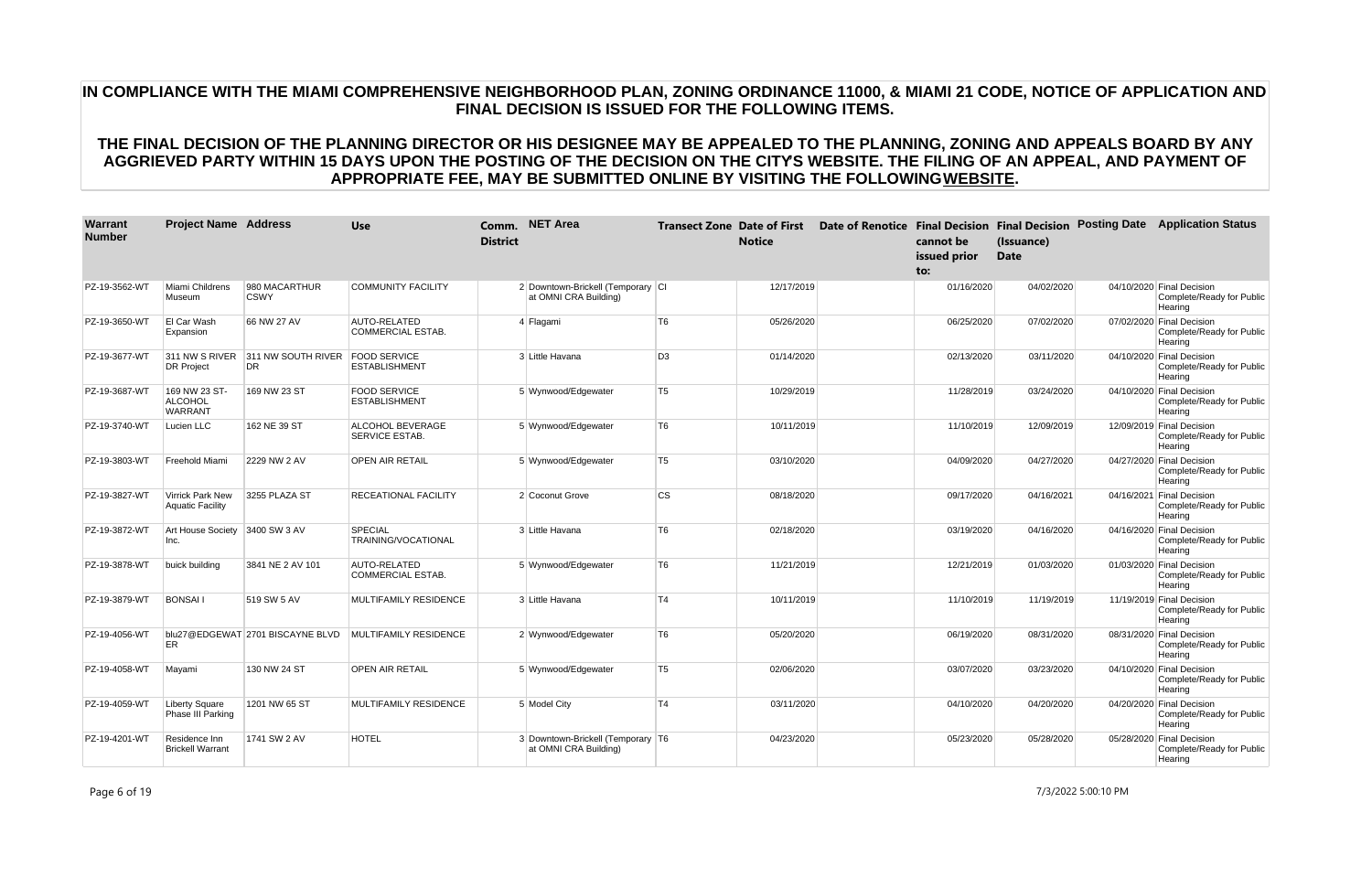| <b>Warrant</b><br><b>Number</b> | <b>Project Name Address</b>                                   |                                  | <b>Use</b>                                  | <b>District</b> | Comm. NET Area                                             |                | <b>Transect Zone Date of First</b><br><b>Notice</b> |            | cannot be<br>issued prior<br>to: | (Issuance)<br><b>Date</b> | Date of Renotice Final Decision Final Decision Posting Date Application Status |
|---------------------------------|---------------------------------------------------------------|----------------------------------|---------------------------------------------|-----------------|------------------------------------------------------------|----------------|-----------------------------------------------------|------------|----------------------------------|---------------------------|--------------------------------------------------------------------------------|
| PZ-19-4216-WT                   | Wework<br>Illuminated wall<br>signs                           | 301 NW 26 ST                     | <b>GENERAL COMMERCIAL</b>                   |                 | 5 Wynwood/Edgewater                                        | T5             | 12/17/2019                                          | 12/17/2019 | 01/16/2020                       | 01/28/2020                | 01/28/2020 Final Decision<br>Complete/Ready for Public<br>Hearing              |
| PZ-19-4218-WT                   | Just Salad<br>Store#39 Outdoor<br>Seating                     | 1050 NW 14 ST                    | <b>OUTSIDE DINING AREA</b>                  |                 | 1 Allapattah                                               | CI-HD          | 12/17/2019                                          |            | 01/16/2020                       | 02/05/2020                | 02/05/2020 Final Decision<br>Complete/Ready for Public<br>Hearing              |
| PZ-19-4219-WT                   | Local Boy Burgers 2927 NW 7 AV<br><b>LLC</b>                  |                                  | <b>OPEN AIR RETAIL</b>                      |                 | 1 Allapattah                                               | D <sub>2</sub> | 07/17/2020                                          |            | 08/16/2020                       | 09/02/2020                | 09/02/2020 Final Decision<br>Complete/Ready for Public<br>Hearing              |
| PZ-19-4242-WT                   | Butcher and Sons 275 NW 26th St                               |                                  | <b>OUTSIDE DINING AREA</b>                  |                 | 5 Wynwood/Edgewater                                        |                | 12/20/2019                                          |            | 01/19/2020                       | 02/19/2020                | 02/19/2020 Final Decision<br>Complete/Ready for Public<br>Hearing              |
| PZ-19-4320-WT                   | 252 NW 25 ST-<br><b>OUTDOOR</b><br><b>SEATING</b>             | 252 NW 25 ST                     | <b>OPEN AIR RETAIL</b>                      |                 | 5 Wynwood/Edgewater                                        | T5             | 02/20/2020                                          | 02/20/2020 | 03/21/2020                       | 05/12/2020                | 05/12/2020 Final Decision<br>Complete/Ready for Public<br>Hearing              |
| PZ-19-4321-WT                   | Maizon<br>Apartments                                          | 221 SW 12 ST                     | <b>MULTIFAMILY RESIDENCE</b>                |                 | 3 Downtown-Brickell (Temporary T6<br>at OMNI CRA Building) |                | 10/08/2020                                          |            | 11/07/2020                       | 11/13/2020                | 11/13/2020 Final Decision<br>Complete/Ready for Public<br>Hearing              |
| PZ-19-4327-WT                   | Wynwood Haus                                                  | 1765 N MIAMI AV                  | MULTIFAMILY RESIDENCE                       |                 | 2 Wynwood/Edgewater                                        | T6             | 02/25/2020                                          |            | 03/26/2020                       | 08/05/2020                | 08/05/2020 Final Decision<br>Complete/Ready for Public<br>Hearing              |
| PZ-19-4334-WT                   | Landshark<br>Outdoor Dining                                   | 401 BISCAYNE BLVD,<br>Suite R103 | <b>FOOD SERVICE</b><br><b>ESTABLISHMENT</b> |                 | 2 Downtown-Brickell (Temporary T6<br>at OMNI CRA Building) |                | 10/11/2019                                          |            | 11/10/2019                       | 11/22/2019                | 11/22/2019 Final Decision<br>Complete/Ready for Public<br>Hearing              |
| PZ-19-4397-WT                   | 3556 oak ave<br>warrant                                       | 3556 OAK AV                      | SINGLE FAMILY RESIDENCE                     |                 | 2 Coconut Grove                                            | T <sub>3</sub> | 06/10/2020                                          |            | 07/10/2020                       | 07/31/2020                | 07/31/2020 Final Decision<br>Complete/Ready for Public<br>Hearing              |
| PZ-19-4428-WT                   | Miami World Tower 700 NE 1 AV                                 |                                  | MULTIFAMILY RESIDENCE                       |                 | 2 Downtown-Brickell (Temporary T6<br>at OMNI CRA Building) |                | 03/31/2020                                          |            | 04/30/2020                       | 11/25/2020                | 11/25/2020 Final Decision<br>Complete/Ready for Public<br>Hearing              |
| PZ-19-4433-WT                   | <b>Wynwood Starts</b><br>Here Restaurant                      | 2000 NW 2 AV                     | <b>OPEN AIR RETAIL</b>                      |                 | 5 Overtown                                                 | T <sub>5</sub> | 03/30/2020                                          |            | 04/29/2020                       | 05/15/2020                | 05/15/2020 Final Decision<br>Complete/Ready for Public<br>Hearing              |
| PZ-19-4488-WT                   | Overtown Youth<br>Center                                      | 450 NW 14 ST                     | <b>COMMUNITY FACILITY</b>                   |                 | 5 Overtown                                                 | cs             | 11/12/2019                                          |            | 12/12/2019                       | 12/13/2019                | 12/13/2019 Final Decision<br>Complete/Ready for Public<br>Hearing              |
| PZ-19-4552-WT                   | Burdo Food and<br><b>Drinks</b>                               | <b>2509 N MIAMI AV</b>           | <b>OPEN AIR RETAIL</b>                      |                 | 2 Wynwood/Edgewater                                        | T6             | 01/04/2021                                          |            | 02/03/2021                       | 02/04/2021                | 02/04/2021 Final Decision<br>Complete/Ready for Public<br>Hearing              |
| PZ-19-4565-WT                   | 3015 GRAND<br>AVE-OUTDOOR<br><b>SEATING</b><br><b>WARRANT</b> | 3015 GRAND AV                    | <b>OUTSIDE DINING AREA</b>                  |                 | 2 Coconut Grove                                            | T <sub>5</sub> | 11/12/2019                                          |            | 12/12/2019                       | 02/21/2020                | 02/21/2020 Final Decision<br>Complete/Ready for Public<br>Hearing              |

Page 7 of 19 7/3/2022 5:00:10 PM

# **IN COMPLIANCE WITH THE MIAMI COMPREHENSIVE NEIGHBORHOOD PLAN, ZONING ORDINANCE 11000, & MIAMI 21 CODE, NOTICE OF APPLICATION AND FINAL DECISION IS ISSUED FOR THE FOLLOWING ITEMS.**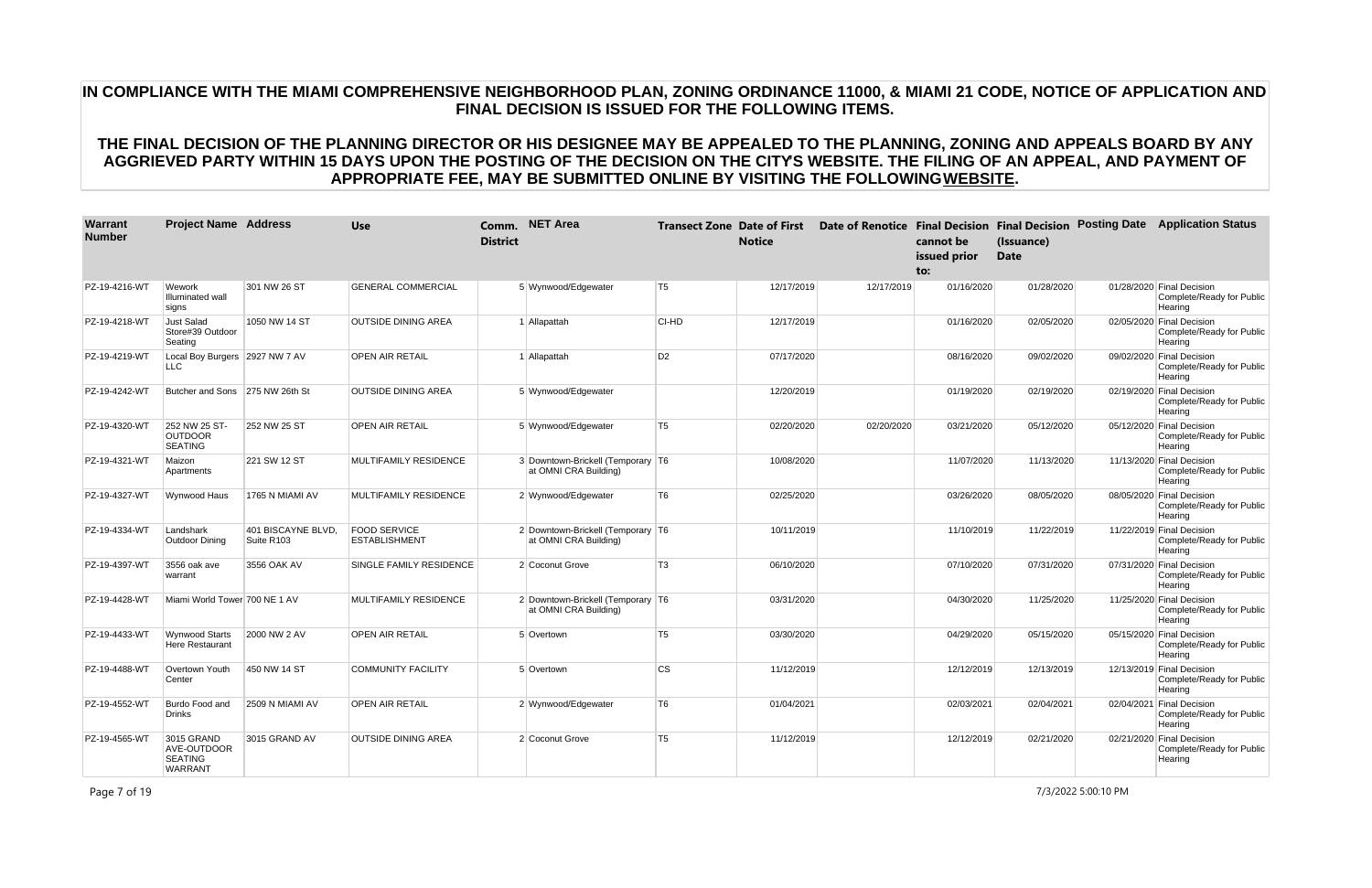| <b>Warrant</b><br><b>Number</b> | <b>Project Name Address</b>                                                              |                                      | <b>Use</b>                                                     | <b>District</b> | Comm. NET Area                                             |                | <b>Transect Zone Date of First</b><br><b>Notice</b> | cannot be<br>issued prior<br>$\mathbf{to}$ : | (Issuance)<br><b>Date</b> | Date of Renotice Final Decision Final Decision Posting Date Application Status |
|---------------------------------|------------------------------------------------------------------------------------------|--------------------------------------|----------------------------------------------------------------|-----------------|------------------------------------------------------------|----------------|-----------------------------------------------------|----------------------------------------------|---------------------------|--------------------------------------------------------------------------------|
| PZ-19-4605-WT                   | 201 NE 82nd ST<br><b>OUTDOOR</b><br><b>DINNING</b><br><b>WARRANT</b>                     | 201 NE 82 ST                         | <b>OPEN AIR RETAIL</b>                                         |                 | 5 Little Haiti                                             | T <sub>6</sub> | 04/30/2020                                          | 05/30/2020                                   | 12/18/2020                | 12/18/2020 Final Decision<br>Complete/Ready for Public<br>Hearing              |
| PZ-19-4645-WT                   | 1604 NW 7 AV                                                                             | 1604 NW 7 AV                         | MULTIFAMILY RESIDENCE                                          |                 | 1 Allapattah                                               | CI-HD          | 10/14/2020                                          | 11/13/2020                                   | 04/09/2021                | 04/09/2021 Final Decision<br>Complete/Ready for Public<br>Hearing              |
| PZ-19-4658-WT                   | hogar feliz llc                                                                          | 4790 NW 7 ST 104                     | <b>COMMUNITY SUPPORT</b><br>FACILITY                           |                 | 1 Flagami                                                  | T <sub>6</sub> | 08/04/2021                                          | 09/03/2021                                   | 11/05/2021                | 11/05/2021 Final Decision<br>Complete/Ready for Public<br>Hearing              |
| PZ-19-4769-WT                   | 1555 SW 6 ST -<br><b>AFFORDABLE</b><br><b>HOUSING</b>                                    | 1555 SW 6 ST                         | <b>MULTIFAMILY RESIDENCE</b>                                   |                 | 3 Little Havana                                            | T <sub>4</sub> | 01/17/2022                                          | 02/16/2022                                   | 03/18/2022                | 03/18/2022 Final Decision<br>Complete/Ready for Public<br>Hearing              |
| PZ-19-4771-WT                   | Braman<br>Dealership Special<br>Sign Package                                             | 2060 BISCAYNE BLVD                   | <b>GENERAL COMMERCIAL</b>                                      |                 | 2 Wynwood/Edgewater                                        | T <sub>6</sub> | 04/17/2020                                          | 05/17/2020                                   | 07/03/2020                | 07/03/2020 Final Decision<br>Complete/Ready for Public<br>Hearing              |
| PZ-19-4779-WT                   | <b>Brickell World</b><br>Plaza MUSP (a/k/a<br>600 Brickell<br>MUSP) Order<br>No.06-00401 | 600 Brickell Avenue                  | <b>GENERAL</b><br>COMMERCIAL, MULTIFAMILY<br>RESIDENCE, OFFICE |                 | 2 Downtown-Brickell (Temporary T6<br>at OMNI CRA Building) |                | 07/08/2020                                          | 08/07/2020                                   | 09/29/2020                | 09/29/2020 Final Decision<br>Complete/Ready for Public<br>Hearing              |
| PZ-19-4801-WT                   | 1513 SW 8<br><b>STREET</b><br><b>OUTDOOR</b><br><b>DINING</b><br><b>WARRANT</b>          | 1513 SW 8 ST                         | <b>FOOD SERVICE</b><br><b>ESTABLISHMENT</b>                    |                 | 3 Little Havana                                            | T <sub>6</sub> | 08/20/2020                                          | 09/19/2020                                   | 01/20/2021                | 01/20/2021 Final Decision<br>Complete/Ready for Public<br>Hearing              |
| PZ-19-4805-WT                   | Miami Lighthouse 601 SW 8 AV<br>2019<br>Modification/Expan<br>sion                       |                                      | <b>COMMUNITY SUPPORT</b><br><b>FACILITY</b>                    |                 | 3 Little Havana                                            | T <sub>5</sub> | 07/28/2020                                          | 08/27/2020                                   | 09/03/2020                | 09/03/2020 Final Decision<br>Complete/Ready for Public<br>Hearing              |
| PZ-19-4829-WT                   | <b>CU-2 WARRANT</b>                                                                      | 3401 NE 1ST AVE 3401 NE 1 AV CU-2    | <b>OUTSIDE DINING AREA</b>                                     |                 | 2 Wynwood/Edgewater                                        | T <sub>6</sub> | 01/30/2020                                          | 02/29/2020                                   | 03/24/2020                | 04/10/2020 Final Decision<br>Complete/Ready for Public<br>Hearing              |
| PZ-19-4893-WT                   | Ventures, LLC<br><b>DBA Thai Express</b>                                                 | International Food 3401 NE 1 AV CU-5 | <b>OPEN AIR RETAIL</b>                                         |                 | 2 Wynwood/Edgewater                                        | T <sub>6</sub> | 01/21/2020                                          | 02/20/2020                                   | 02/21/2020                | 02/21/2020 Final Decision<br>Complete/Ready for Public<br>Hearing              |
| PZ-19-4908-WT                   | Intown-Outdoor<br>Dining                                                                 | 1900 SW 8 ST                         | <b>OPEN AIR RETAIL</b>                                         |                 | 3 Little Havana                                            | T <sub>4</sub> | 03/12/2020                                          | 04/11/2020                                   | 04/14/2020                | 04/14/2020 Final Decision<br>Complete/Ready for Public<br>Hearing              |
| PZ-19-4932-WT                   | Chipotle Brickell                                                                        | 891 S MIAMI AV                       | <b>OPEN AIR RETAIL</b>                                         |                 | 2 Downtown-Brickell (Temporary T6<br>at OMNI CRA Building) |                | 03/16/2020                                          | 04/15/2020                                   | 04/30/2020                | 04/30/2020 Final Decision<br>Complete/Ready for Public<br>Hearing              |

Page 8 of 19 7/3/2022 5:00:10 PM

# **IN COMPLIANCE WITH THE MIAMI COMPREHENSIVE NEIGHBORHOOD PLAN, ZONING ORDINANCE 11000, & MIAMI 21 CODE, NOTICE OF APPLICATION AND FINAL DECISION IS ISSUED FOR THE FOLLOWING ITEMS.**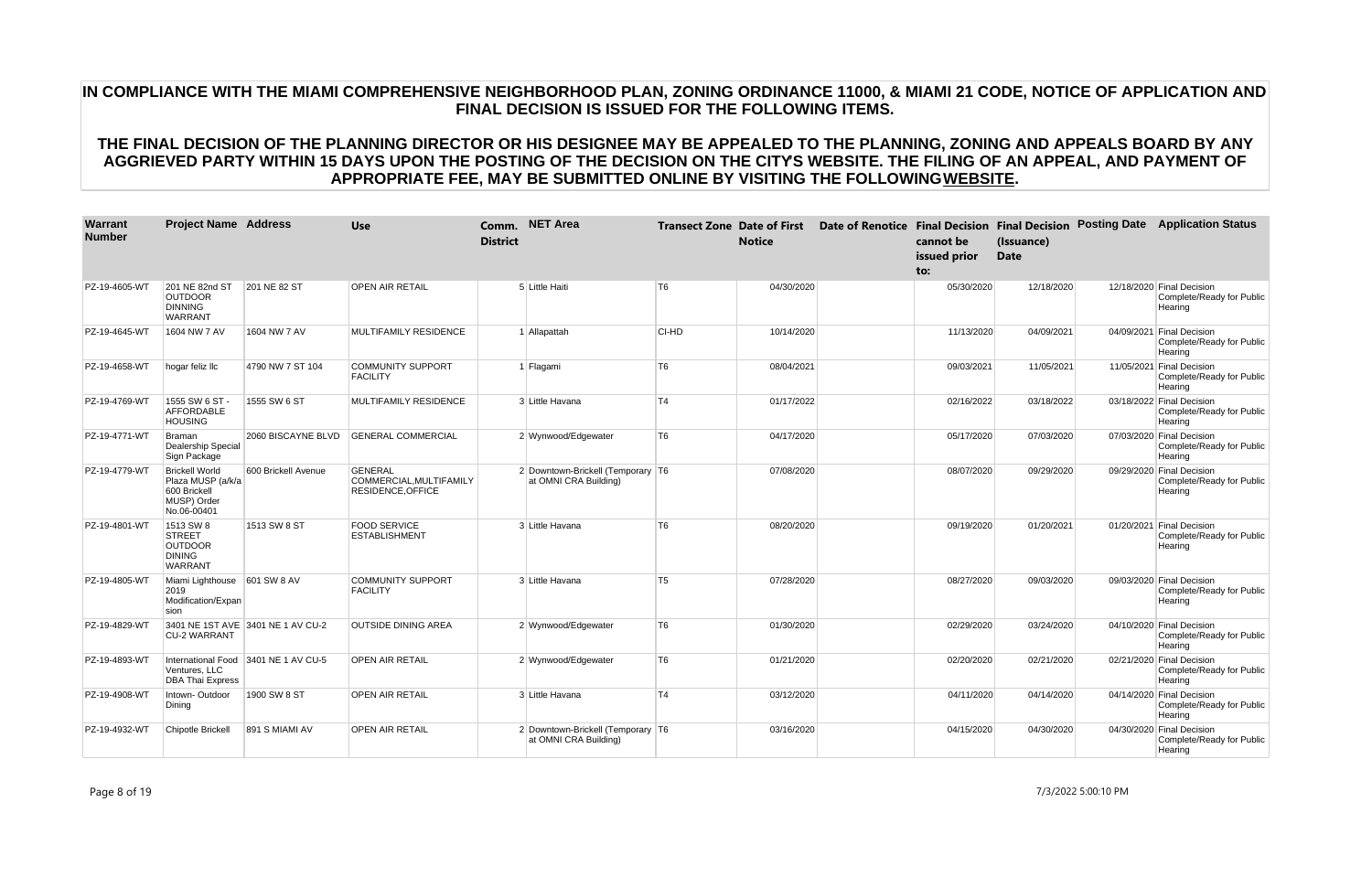| Warrant<br><b>Number</b> | <b>Project Name Address</b>                                  |                           | <b>Use</b>                                                  | <b>District</b> | Comm. NET Area                                             |                | <b>Transect Zone Date of First</b><br><b>Notice</b> | cannot be<br>issued prior<br>to: | (Issuance)<br><b>Date</b> | Date of Renotice Final Decision Final Decision Posting Date Application Status |
|--------------------------|--------------------------------------------------------------|---------------------------|-------------------------------------------------------------|-----------------|------------------------------------------------------------|----------------|-----------------------------------------------------|----------------------------------|---------------------------|--------------------------------------------------------------------------------|
| PZ-19-5017-WT            | Miami Motostop -<br>Warrant                                  | 2650 NE 2 AV              | AUTO-RELATED<br><b>COMMERCIAL ESTAB.</b>                    |                 | 2 Wynwood/Edgewater                                        | T <sub>6</sub> | 03/10/2020                                          | 04/09/2020                       | 04/23/2020                | 04/23/2020 Final Decision<br>Complete/Ready for Public<br>Hearing              |
| PZ-19-5050-WT            | Car Wash<br>Replacement                                      | 1354 NW 27th Avenue       | AUTO-RELATED<br><b>COMMERCIAL ESTAB.</b>                    |                 | 1 Allapattah                                               |                | 02/27/2021                                          | 03/29/2021                       | 05/11/2021                | 05/11/2021 Final Decision<br>Complete/Ready for Public<br>Hearing              |
| PZ-19-5064-WT            | <b>CHIPOTLE</b><br>LEJEUNE                                   | 110 NW 42 AV              | <b>OPEN AIR RETAIL</b>                                      |                 | 4 Flagami                                                  | T6             | 03/16/2020                                          | 04/15/2020                       | 05/15/2020                | 05/15/2020 Final Decision<br>Complete/Ready for Public<br>Hearing              |
| PZ-19-5083-WT            | Rice<br>Mediterranean<br>Kitchen                             | 2500 BISCAYNE BLVD        | <b>OPEN AIR RETAIL</b>                                      |                 | 2 Wynwood/Edgewater                                        | T6             | 05/07/2020                                          | 06/06/2020                       | 06/11/2020                | 06/11/2020 Final Decision<br>Complete/Ready for Public<br>Hearing              |
| PZ-19-5089-WT            | <b>Puccis Pizza</b><br>Bayside                               | 401 BISCAYNE BLVD<br>1118 | <b>OPEN AIR RETAIL</b>                                      |                 | 2 Downtown-Brickell (Temporary T6<br>at OMNI CRA Building) |                | 07/23/2020                                          | 08/22/2020                       | 09/10/2020                | 09/10/2020 Final Decision<br>Complete/Ready for Public<br>Hearing              |
| PZ-19-5149-WT            | <b>Adult Day Care</b>                                        | 1968 NW 7 ST              | <b>ADULT DAYCARE</b>                                        |                 | 3 Marlins Park                                             | T <sub>6</sub> | 05/08/2020                                          | 06/07/2020                       | 07/09/2020                | 07/09/2020 Final Decision<br>Complete/Ready for Public<br>Hearing              |
| PZ-19-5178-WT            | Douglas Park<br>Community Center                             | 2795 SW 37 AV             | <b>COMMUNITY FACILITY</b>                                   |                 | 2 Coral Way                                                | cs             | 04/24/2020                                          | 05/24/2020                       | 03/30/2021                | 03/30/2021 Final Decision<br>Complete/Ready for Public<br>Hearing              |
| PZ-19-5267-WT            | <b>NINE</b>                                                  | 999 SW 1 AV               | MULTIFAMILY RESIDENCE                                       |                 | 2 Downtown-Brickell (Temporary T6<br>at OMNI CRA Building) |                | 01/04/2022                                          | 02/03/2022                       | 02/22/2022                | 02/22/2022 Final Decision<br>Complete/Ready for Public<br>Hearing              |
| PZ-19-5494-WT            | LERNER<br><b>OUTDOOR</b><br><b>SEATING</b><br><b>WARRANT</b> | 313 NW 25 ST              | <b>GENERAL</b><br>COMMERCIAL, OUTSIDE<br><b>DINING AREA</b> |                 | 5 Wynwood/Edgewater                                        | T <sub>5</sub> | 10/22/2020                                          | 11/21/2020                       | 04/27/2021                | 04/27/2021 Final Decision<br>Complete/Ready for Public<br>Hearing              |
| PZ-19-676-WT             | Cocowalk                                                     | 3015 Grand Ave            | <b>GENERAL COMMERCIAL</b>                                   |                 | 2 Coconut Grove                                            |                | 10/02/2019                                          | 11/01/2019                       | 11/20/2019                | 11/20/2019 Final Decision<br>Complete/Ready for Public<br>Hearing              |
| PZ-19-715-WT             | Mr. C                                                        |                           | 2988 MC FARLANE RD OUTSIDE DINING AREA                      |                 | 2 COCONUT GROVE                                            | T <sub>5</sub> | 04/17/2019                                          | 05/17/2019                       | 07/02/2019                | 07/02/2019 Final Decision<br>Complete/Ready for Public<br>Hearing              |
| PZ-19-840-WT             | Oasis Wynwood<br>Warrant                                     | 2301 NE MIAMI CT          | ALCOHOL BEVERAGE<br>SERVICE ESTAB.                          |                 | 2 WYNWOOD-EDGEWATER                                        | T5, T6         | 11/19/2020                                          | 12/19/2020                       | 01/21/2021                | 01/21/2021 Final Decision<br>Complete/Ready for Public<br>Hearing              |
| PZ-19-867-WT             | Aguamarina<br>Elementary                                     | 375 NW 7 ST               | <b>ELEMENTARY SCHOOL</b>                                    |                 | 5 OVERTOWN                                                 | T6             | 12/26/2019                                          | 01/25/2020                       | 09/28/2020                | 09/28/2020 Final Decision<br>Complete/Ready for Public<br>Hearing              |
| PZ-19-879-WT             | Grove Bay<br><b>Investment Group</b><br>LLC                  |                           | 2640 S BAYSHORE DR   OUTSIDE DINING AREA                    |                 | 2 COCONUT GROVE                                            | cs             | 01/01/2019                                          | 01/31/2019                       | 09/12/2019                | 09/12/2019 Final Decision<br>Complete/Ready for Public<br>Hearing              |

Page 9 of 19 7/3/2022 5:00:10 PM

# **IN COMPLIANCE WITH THE MIAMI COMPREHENSIVE NEIGHBORHOOD PLAN, ZONING ORDINANCE 11000, & MIAMI 21 CODE, NOTICE OF APPLICATION AND FINAL DECISION IS ISSUED FOR THE FOLLOWING ITEMS.**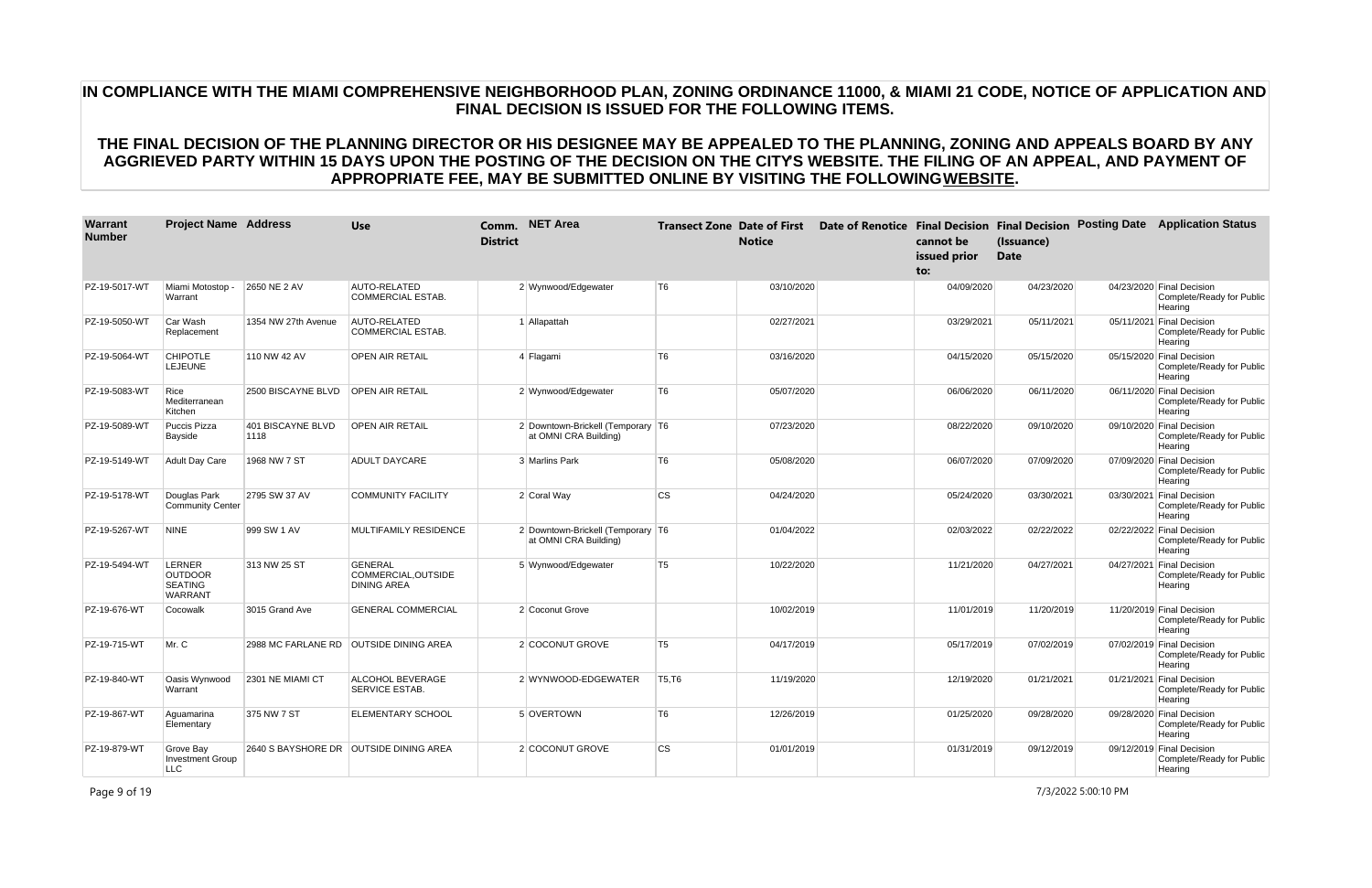| Warrant<br><b>Number</b> | <b>Project Name Address</b>                         |                                      | <b>Use</b>                                                             | <b>District</b> | Comm. NET Area                                                    |                | <b>Transect Zone Date of First</b><br><b>Notice</b> | Date of Renotice Final Decision Final Decision Posting Date | cannot be<br>issued prior<br>to: | (Issuance)<br><b>Date</b> | <b>Application Status</b>                                         |
|--------------------------|-----------------------------------------------------|--------------------------------------|------------------------------------------------------------------------|-----------------|-------------------------------------------------------------------|----------------|-----------------------------------------------------|-------------------------------------------------------------|----------------------------------|---------------------------|-------------------------------------------------------------------|
| PZ-19-880-WT             |                                                     | PBA Fern Isle Park 2304 NW 14 Street | <b>RECEATIONAL FACILITY</b>                                            |                 | 1 ALLAPATTAH                                                      |                | 06/27/2019                                          |                                                             | 07/27/2019                       | 09/10/2019                | 09/10/2019 Final Decision<br>Complete/Ready for Public<br>Hearing |
| PZ-19-894-WT             | Art Plaza - Outdoor 1336 NE 1 AV<br>Dinning         |                                      | <b>GENERAL COMMERCIAL</b>                                              |                 | 2 DOWNTOWN-BRICKELL<br>(TEMPORARY AT OMNI CRA<br><b>BUILDING)</b> | T6             | 04/19/2019                                          |                                                             | 05/19/2019                       | 06/19/2019                | 06/19/2019 Final Decision<br>Complete/Ready for Public<br>Hearing |
| PZ-20-5640-WT            | 2804-2838 NW 1<br>Ave                               | 2804 NW 1 AV                         | <b>GENERAL</b><br>COMMERCIAL, MULTIFAMILY<br><b>RESIDENCE</b>          |                 | 5 Wynwood/Edgewater                                               | T5, T6         | 09/02/2020                                          |                                                             | 10/02/2020                       | 05/05/2021                | 05/05/2021 Final Decision<br>Complete/Ready for Public<br>Hearing |
| PZ-20-5825-WT            | Extra Space<br>Storage                              | 212 NE 26th St                       | <b>GENERAL COMMERCIAL</b>                                              |                 | 2 Wynwood/Edgewater                                               | T6             | 01/06/2021                                          |                                                             | 02/05/2021                       | 03/04/2021                | 03/04/2021 Final Decision<br>Complete/Ready for Public<br>Hearing |
| PZ-20-5827-WT            | <b>Extra Space</b><br>Storage                       | 212 NE 26 ST                         | <b>GENERAL COMMERCIAL</b>                                              |                 | 2 Wynwood/Edgewater                                               |                | 01/06/2021                                          |                                                             | 02/05/2021                       | 03/04/2021                | 03/04/2021 Final Decision<br>Complete/Ready for Public<br>Hearing |
| PZ-20-5832-WT            | Palo Quemao                                         | 350 NE 24 ST 109                     | <b>OPEN AIR RETAIL</b>                                                 |                 | 2 Wynwood/Edgewater                                               | T6             | 08/21/2020                                          |                                                             | 09/20/2020                       | 01/29/2021                | 01/29/2021 Final Decision<br>Complete/Ready for Public<br>Hearing |
| PZ-20-5868-WT            | Tesla Automotive<br>Use                             | 151 NE 41 ST 125                     | AUTO-RELATED<br><b>COMMERCIAL ESTAB.</b>                               |                 | 5 Wynwood/Edgewater                                               | T5             | 06/24/2020                                          |                                                             | 07/24/2020                       | 08/17/2020                | 08/17/2020 Final Decision<br>Complete/Ready for Public<br>Hearing |
| PZ-20-5996-WT            | FPL Buena Vista<br>Substation<br>Expansion          | 329 NW 41 ST                         | <b>INFRASTRUCTURE AND</b><br><b>UTILITIES</b>                          |                 | 5 Wynwood/Edgewater                                               | T3             | 08/12/2021                                          |                                                             | 09/11/2021                       | 10/06/2021                | 10/06/2021 Final Decision<br>Complete/Ready for Public<br>Hearing |
| PZ-20-6105-WT            | Barcelona<br>Wynwood                                | 310 NW 25 ST                         | <b>FOOD SERVICE</b><br><b>ESTABLISHMENT, OPEN AIR</b><br><b>RETAIL</b> |                 | 5 Wynwood/Edgewater                                               | T5             | 01/18/2022                                          |                                                             | 02/17/2022                       | 05/20/2022                | 05/20/2022 Final Decision<br>Complete/Ready for Public<br>Hearing |
| PZ-20-6124-WT            | Bartaco Wynwood 292 NW 25 ST                        |                                      | <b>FOOD SERVICE</b><br>ESTABLISHMENT.OPEN AIR<br><b>RETAIL</b>         |                 | 5 Wynwood/Edgewater                                               | T5             | 04/01/2022                                          |                                                             | 05/01/2022                       | 05/10/2022                | 05/10/2022 Final Decision<br>Complete/Ready for Public<br>Hearing |
| PZ-20-6125-WT            | 1495 NW 3 AV                                        | 1495 NW 3 AV                         | <b>FOOD SERVICE</b><br><b>ESTABLISHMENT</b>                            |                 | 5 Overtown                                                        | T <sub>5</sub> | 01/05/2021                                          |                                                             | 02/04/2021                       | 02/04/2021                | 02/04/2021 Final Decision<br>Complete/Ready for Public<br>Hearing |
| PZ-20-6128-WT            | YR COUTURE                                          | 3333 RICE ST 103                     | ALCOHOL BEVERAGE<br>SERVICE ESTAB., FOOD<br>SERVICE ESTABLISHMENT      |                 | 2 Coconut Grove                                                   | T <sub>5</sub> | 06/10/2020                                          |                                                             | 07/10/2020                       | 07/23/2020                | 07/23/2020 Final Decision<br>Complete/Ready for Public<br>Hearing |
| PZ-20-6172-WT            |                                                     |                                      | First Citizens Bank 2601 S BAYSHORE DR GENERAL COMMERCIAL              |                 | 2 Coconut Grove                                                   | T6             | 06/12/2020                                          |                                                             | 07/12/2020                       | 07/14/2020                | 07/14/2020 Final Decision<br>Complete/Ready for Public<br>Hearing |
| PZ-20-6207-WT            | Bay of Pigs<br><b>Memorial Park</b><br>Improvements | 5665 SW 3 ST                         | <b>RECEATIONAL FACILITY</b>                                            |                 | 4 Flagami                                                         | <b>CS</b>      | 04/01/2021                                          |                                                             | 05/01/2021                       | 06/09/2021                | 06/09/2021 Final Decision<br>Complete/Ready for Public<br>Hearing |

Page 10 of 19 7/3/2022 5:00:10 PM

# **IN COMPLIANCE WITH THE MIAMI COMPREHENSIVE NEIGHBORHOOD PLAN, ZONING ORDINANCE 11000, & MIAMI 21 CODE, NOTICE OF APPLICATION AND FINAL DECISION IS ISSUED FOR THE FOLLOWING ITEMS.**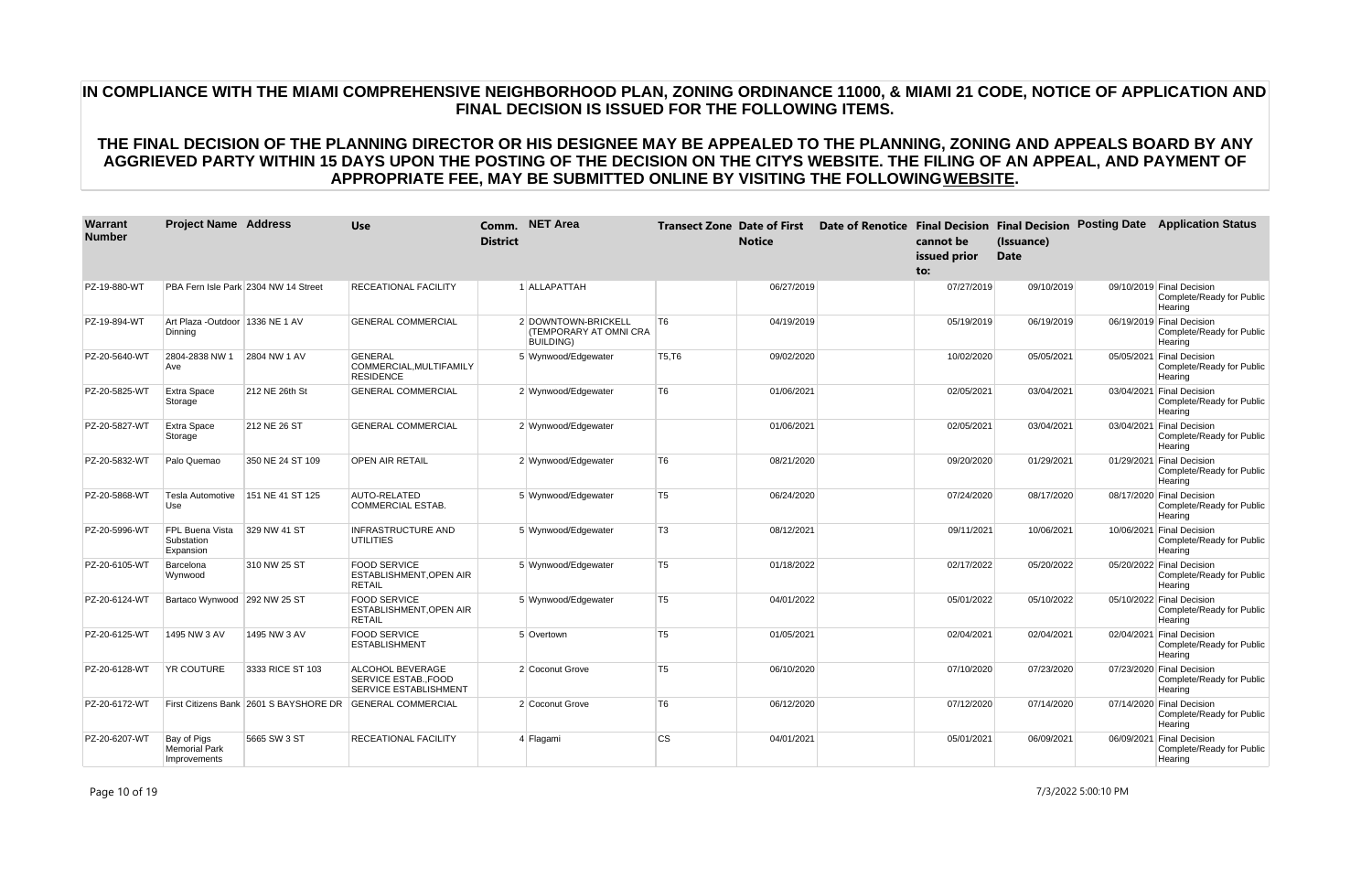| <b>Warrant</b><br><b>Number</b> | <b>Project Name Address</b>                                           |                    | <b>Use</b>                                                   | <b>District</b> | Comm. NET Area                                             |                | <b>Transect Zone Date of First</b><br><b>Notice</b> | cannot be<br>issued prior<br>to: | (Issuance)<br><b>Date</b> | Date of Renotice Final Decision Final Decision Posting Date Application Status |
|---------------------------------|-----------------------------------------------------------------------|--------------------|--------------------------------------------------------------|-----------------|------------------------------------------------------------|----------------|-----------------------------------------------------|----------------------------------|---------------------------|--------------------------------------------------------------------------------|
| PZ-20-6267-WT                   | 519 NW 26 ST-<br>ALCOHOL<br><b>WARRANT</b>                            | 519 NW 26 ST       | <b>ALCOHOL BEVERAGE</b><br>SERVICE ESTAB.                    |                 | 5 Wynwood/Edgewater                                        | D1             | 08/05/2020                                          | 09/04/2020                       | 09/23/2020                | 09/23/2020 Final Decision<br>Complete/Ready for Public<br>Hearing              |
| PZ-20-6283-WT                   | Legacy Hotel                                                          | 938 NE 1 AV        | MULTIFAMILY RESIDENCE                                        |                 | 2 Downtown-Brickell (Temporary T6<br>at OMNI CRA Building) |                | 08/26/2021                                          | 09/25/2021                       | 10/29/2021                | 10/29/2021 Final Decision<br>Complete/Ready for Public<br>Hearing              |
| PZ-20-6327-WT                   | <b>AIDA</b>                                                           | 3306 MARY ST       | ALCOHOL BEVERAGE<br>SERVICE ESTAB.                           |                 | 2 Coconut Grove                                            | T <sub>5</sub> | 10/23/2020                                          | 11/22/2020                       | 12/01/2020                | 12/01/2020 Final Decision<br>Complete/Ready for Public<br>Hearing              |
| PZ-20-6333-WT                   | Paseo Urbano 41                                                       | 3725 NW 24 AV      | MULTIFAMILY RESIDENCE                                        |                 | 1 Allapattah                                               | T5             | 09/25/2020                                          | 10/25/2020                       | 11/24/2020                | 11/24/2020 Final Decision<br>Complete/Ready for Public<br>Hearing              |
| PZ-20-6445-WT                   | Shenandoah Prak 2111 SW 19 ST<br>and New<br>Swimming Pool<br>Facility |                    | <b>COMMUNITY</b><br>FACILITY, RECEATIONAL<br><b>FACILITY</b> |                 | 4 Coral Way                                                | cs             | 07/17/2020                                          | 08/16/2020                       | 12/02/2020                | 12/02/2020 Final Decision<br>Complete/Ready for Public<br>Hearing              |
| PZ-20-6528-WT                   | CHUGS-<br><b>OUTDOOR</b><br><b>SEATING</b><br><b>WARRANT</b>          | 3444 MAIN HWY 21   | <b>OPEN AIR RETAIL</b>                                       |                 | 2 Coconut Grove                                            | T <sub>5</sub> | 08/21/2020                                          | 09/20/2020                       | 11/25/2020                | 11/25/2020 Final Decision<br>Complete/Ready for Public<br>Hearing              |
| PZ-20-6543-WT                   | 82 NW 28 ST-<br>ALCOHOL<br><b>WARRANT</b>                             | 82 NW 28 ST        | ALCOHOL BEVERAGE<br>SERVICE ESTAB.                           |                 | 5 Wynwood/Edgewater                                        | T5             | 08/27/2020                                          | 09/26/2020                       | 10/21/2020                | 10/21/2020 Final Decision<br>Complete/Ready for Public<br>Hearing              |
| PZ-20-6609-WT                   | <b>Stardust East</b>                                                  | 4039 NE 1 AV       | AUTO-RELATED<br><b>COMMERCIAL ESTAB.</b>                     |                 | 5 Wynwood/Edgewater                                        | T5             | 09/23/2020                                          | 10/23/2020                       | 11/13/2020                | 11/13/2020 Final Decision<br>Complete/Ready for Public<br>Hearing              |
| PZ-20-6711-WT                   | Garin Art Caffe                                                       | 3870 GRAND AV      | <b>FOOD SERVICE</b><br><b>ESTABLISHMENT</b>                  |                 | 2 Coconut Grove                                            | T <sub>3</sub> | 07/16/2020                                          | 08/15/2020                       | 08/19/2020                | 08/19/2020 Final Decision<br>Complete/Ready for Public<br>Hearing              |
| PZ-20-6771-WT                   | 14 Allapattah                                                         | 1466 NW 36 ST      | MULTIFAMILY RESIDENCE                                        |                 | 1 Allapattah                                               | T6             | 11/12/2020                                          | 12/12/2020                       | 01/13/2021                | 01/13/2021 Final Decision<br>Complete/Ready for Public<br>Hearing              |
| PZ-20-6843-WT                   | Mater Academy                                                         | 230 SW 17 RD       | MIDDLE/HIGH SCHOOL                                           |                 | 3 Downtown-Brickell (Temporary T6<br>at OMNI CRA Building) |                |                                                     |                                  | 07/28/2021                | 07/28/2021 Final Decision<br>Complete/Ready for Public<br>Hearing              |
| PZ-20-6853-WT                   | <b>COCOWALK</b><br><b>OUTDOOR</b><br><b>SEATING</b>                   | 3015 GRAND AV      | <b>FOOD SERVICE</b><br><b>ESTABLISHMENT</b>                  |                 | 2 Coconut Grove                                            | T <sub>5</sub> | 03/19/2021                                          | 04/18/2021                       | 06/17/2021                | 06/17/2021 Final Decision<br>Complete/Ready for Public<br>Hearing              |
| PZ-20-6910-WT                   | The Bazaar<br>Project                                                 | 2990 MC FARLANE RD | <b>FOOD SERVICE</b><br><b>ESTABLISHMENT</b>                  |                 | 2 Coconut Grove                                            | T <sub>5</sub> | 10/14/2020                                          | 11/13/2020                       |                           | Final Decision<br>Complete/Ready for Public<br>Hearing                         |

Page 11 of 19 7/3/2022 5:00:10 PM

# **IN COMPLIANCE WITH THE MIAMI COMPREHENSIVE NEIGHBORHOOD PLAN, ZONING ORDINANCE 11000, & MIAMI 21 CODE, NOTICE OF APPLICATION AND FINAL DECISION IS ISSUED FOR THE FOLLOWING ITEMS.**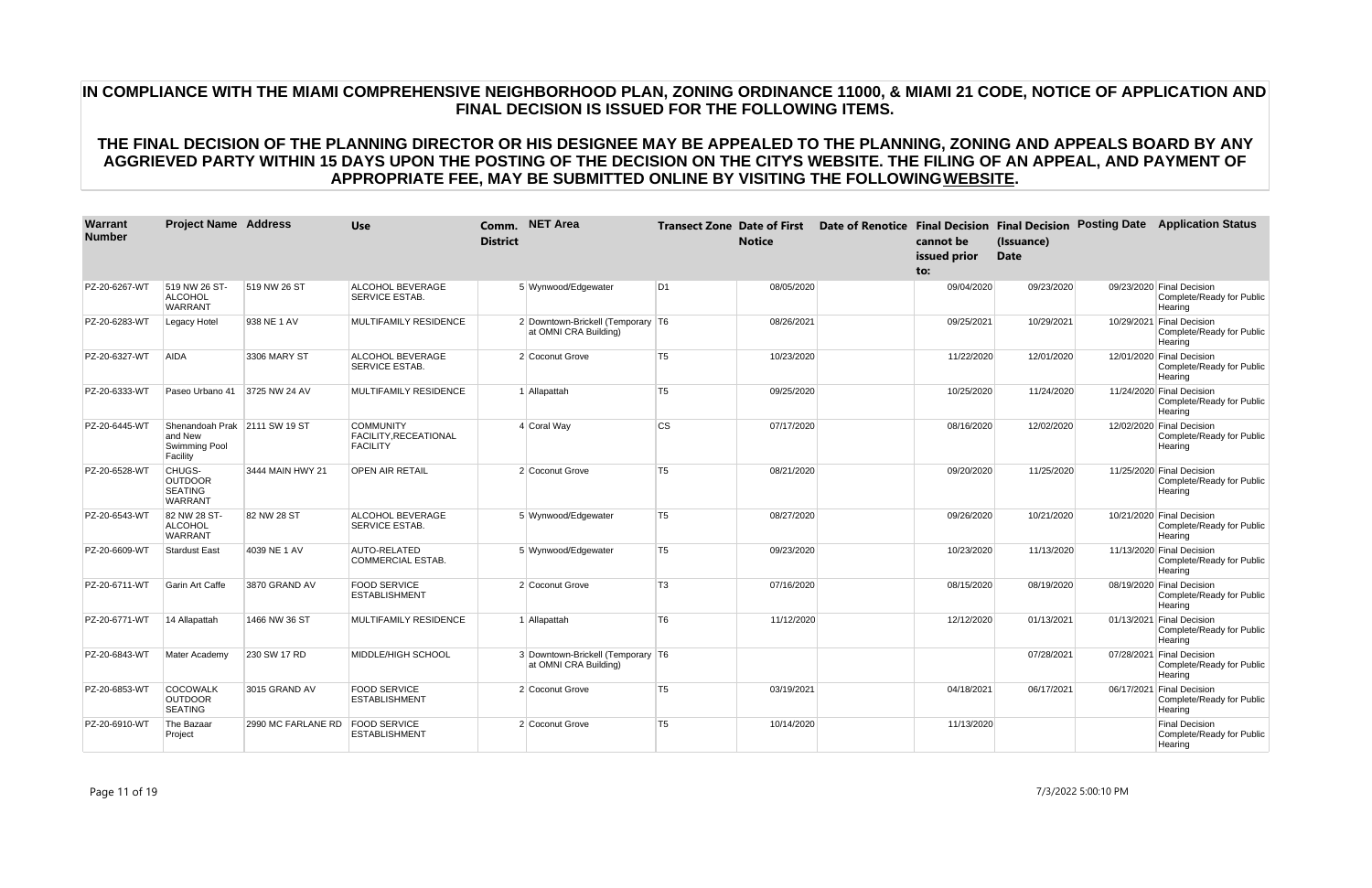| <b>Warrant</b><br><b>Number</b> | <b>Project Name Address</b>                                  |                          | <b>Use</b>                                                                                     | <b>District</b> | Comm. NET Area                                             |                | <b>Transect Zone Date of First</b><br><b>Notice</b> | cannot be<br>issued prior<br>$\mathbf{to}$ : | (Issuance)<br><b>Date</b> | Date of Renotice Final Decision Final Decision Posting Date Application Status |
|---------------------------------|--------------------------------------------------------------|--------------------------|------------------------------------------------------------------------------------------------|-----------------|------------------------------------------------------------|----------------|-----------------------------------------------------|----------------------------------------------|---------------------------|--------------------------------------------------------------------------------|
| PZ-20-7028-WT                   | Grove Bay<br><b>Investment Grove</b>                         | 3385 PAN AMERICAN<br>DR. | <b>FOOD SERVICE</b><br>ESTABLISHMENT, OUTSIDE<br><b>DINING AREA</b>                            |                 | 2 Coconut Grove                                            | <b>CS</b>      | 09/14/2021                                          | 10/14/2021                                   | 05/26/2022                | 05/26/2022 Final Decision<br>Complete/Ready for Public<br>Hearing              |
| PZ-20-7096-WT                   | Miami Worldcenter 32 NE 8 ST<br><b>Block E</b>               |                          | <b>GENERAL COMMERCIAL</b>                                                                      |                 | 2 Downtown-Brickell (Temporary T6<br>at OMNI CRA Building) |                | 01/13/2021                                          | 02/12/2021                                   | 09/23/2021                | 09/23/2021 Final Decision<br>Complete/Ready for Public<br>Hearing              |
| PZ-20-7235-WT                   | Kaufman-Rossin                                               | 3310 MARY ST             | <b>GENERAL</b><br>COMMERCIAL, OFFICE                                                           |                 | 2 Coconut Grove                                            | T <sub>5</sub> | 10/30/2020                                          | 11/29/2020                                   | 12/03/2020                | 12/03/2020 Final Decision<br>Complete/Ready for Public<br>Hearing              |
| PZ-20-7279-WT                   | Chase Bank                                                   | 3550 BISCAYNE BLVD       | <b>INFRASTRUCTURE AND</b><br><b>UTILITIES</b>                                                  |                 | 2 Wynwood/Edgewater                                        | T <sub>6</sub> | 11/19/2020                                          | 12/19/2020                                   | 12/22/2020                | 12/22/2020 Final Decision<br>Complete/Ready for Public<br>Hearing              |
| PZ-20-7294-WT                   | 2052 HOLDINGS<br><b>LLC</b>                                  | 2052 SW 1 ST             | MULTIFAMILY RESIDENCE                                                                          |                 | 3 Little Havana                                            | T <sub>6</sub> | 11/23/2020                                          | 12/23/2020                                   | 12/28/2020                | 12/28/2020 Final Decision<br>Complete/Ready for Public<br>Hearing              |
| PZ-20-7459-WT                   | <b>Boketto</b>                                               | 151 NW 24 ST 102         | <b>OPEN AIR RETAIL</b>                                                                         |                 | 5 Wynwood/Edgewater                                        | T <sub>5</sub> | 10/23/2020                                          | 11/22/2020                                   | 12/11/2020                | 12/11/2020 Final Decision<br>Complete/Ready for Public<br>Hearing              |
| PZ-20-7465-WT                   | <b>Flavors Grill</b><br>Restaurant                           | 4433 NW 2 AV             | <b>FOOD SERVICE</b><br>ESTABLISHMENT, OPEN AIR<br><b>RETAIL, OUTSIDE DINING</b><br><b>AREA</b> |                 | 5 Little Haiti                                             | T <sub>4</sub> | 05/25/2021                                          | 06/24/2021                                   |                           | Pending ZA/PD Approval                                                         |
| PZ-20-7592-WT                   | <b>PRH N MIAMI</b>                                           | 2150 N MIAMI AV          | <b>GENERAL</b><br>COMMERCIAL, MULTIFAMILY<br><b>RESIDENCE</b>                                  |                 | 2 Overtown                                                 | T <sub>6</sub> | 08/18/2021                                          | 09/17/2021                                   | 12/10/2021                | 12/10/2021 Final Decision<br>Complete/Ready for Public<br>Hearing              |
| PZ-20-7637-WT                   | <b>Grand View Park -</b><br>Residential<br>Apartments        | 1559 NW 15 STRD          | <b>MULTIFAMILY RESIDENCE</b>                                                                   |                 | 1 Allapattah                                               | T <sub>6</sub> | 04/28/2021                                          | 05/28/2021                                   | 06/17/2021                | 06/17/2021 Final Decision<br>Complete/Ready for Public<br>Hearing              |
| PZ-20-7661-WT                   | Arlo Hotel<br>Wynwood<br>(signage)                           | 2217 NW MIAMI CT         | <b>HOTEL</b>                                                                                   |                 | 5 Wynwood/Edgewater                                        | T <sub>6</sub> | 01/22/2021                                          | 02/21/2021                                   | 02/24/2021                | 02/24/2021 Final Decision<br>Complete/Ready for Public<br>Hearing              |
| PZ-20-7718-WT                   | Love & Joy<br><b>Adult Day</b><br>care, INC                  | 4874 NW 7 ST             | <b>COMMUNITY SUPPORT</b><br><b>FACILITY</b>                                                    |                 | 1 Flagami                                                  | T <sub>6</sub> | 10/13/2020                                          | 11/12/2020                                   | 01/04/2021                | 01/04/2021 Final Decision<br>Complete/Ready for Public<br>Hearing              |
| PZ-20-7719-WT                   | 871 S MIAMI AVE- 871 S MIAMI AV<br>ALCOHOL<br><b>WARRANT</b> |                          | <b>FOOD SERVICE</b><br><b>ESTABLISHMENT</b>                                                    |                 | 2 Downtown-Brickell (Temporary T6<br>at OMNI CRA Building) |                | 09/30/2020                                          | 10/30/2020                                   | 11/04/2020                | 11/04/2020 Final Decision<br>Complete/Ready for Public<br>Hearing              |
| PZ-20-7779-WT                   | <b>Public Storage</b>                                        | 2851 SW 31 AV            | <b>GENERAL COMMERCIAL</b>                                                                      |                 | 2 Coral Way                                                | D <sub>1</sub> | 03/22/2021                                          | 04/21/2021                                   | 05/17/2021                | 05/17/2021 Final Decision<br>Complete/Ready for Public<br>Hearing              |
| PZ-20-7882-WT                   | 1335 SW 4TH ST<br><b>DEVELOPMENT</b>                         | 1335 SW 4 ST             | <b>MULTIFAMILY RESIDENCE</b>                                                                   |                 | 3 Little Havana                                            | T <sub>4</sub> | 01/20/2021                                          | 02/19/2021                                   | 03/09/2021                | 03/09/2021 Final Decision<br>Complete/Ready for Public<br>Hearing              |

Page 12 of 19 7/3/2022 5:00:10 PM

# **IN COMPLIANCE WITH THE MIAMI COMPREHENSIVE NEIGHBORHOOD PLAN, ZONING ORDINANCE 11000, & MIAMI 21 CODE, NOTICE OF APPLICATION AND FINAL DECISION IS ISSUED FOR THE FOLLOWING ITEMS.**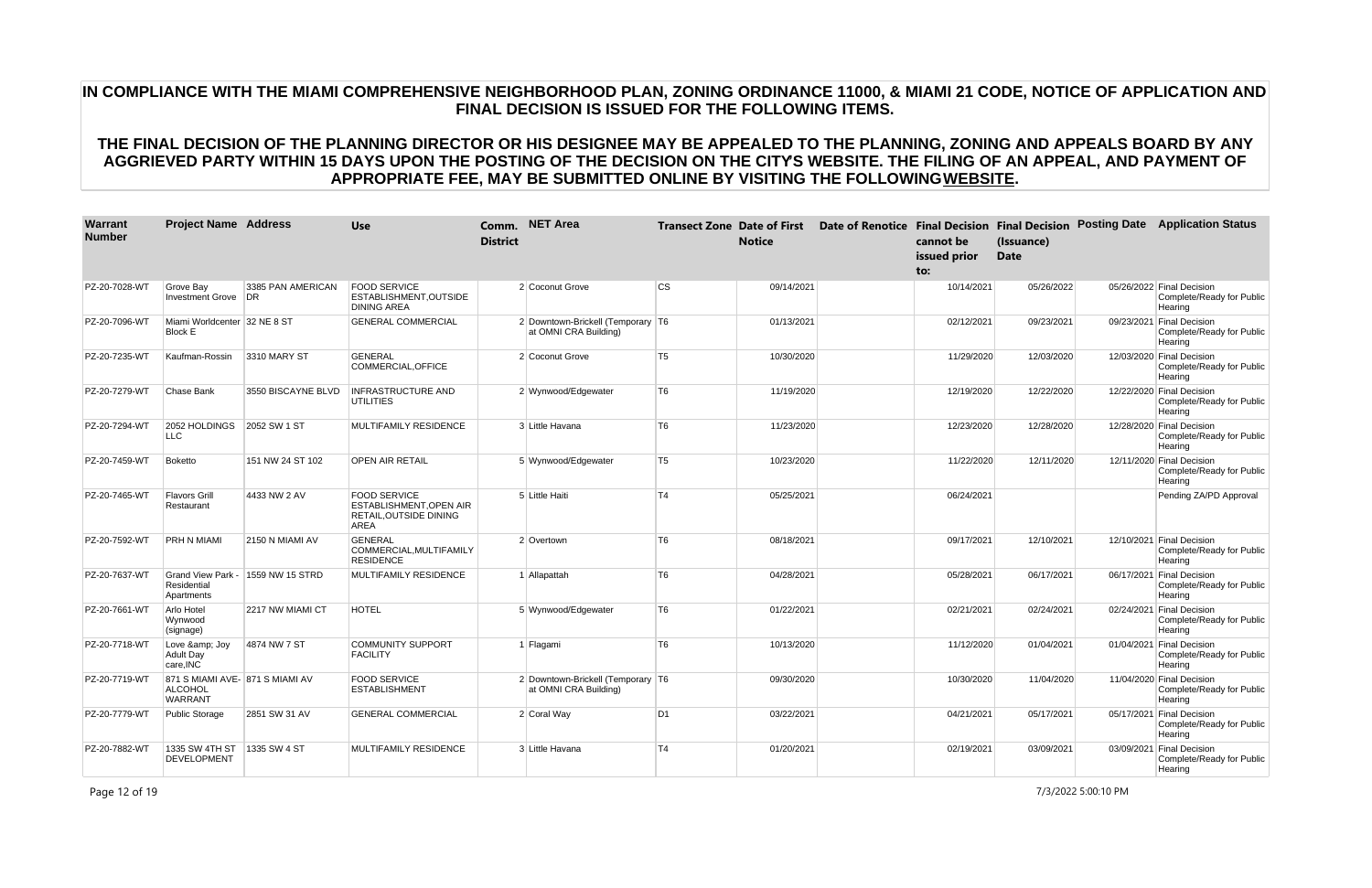| <b>Warrant</b><br><b>Number</b> | <b>Project Name Address</b>                                               |                           | <b>Use</b>                                                                                             | <b>District</b> | Comm. NET Area                                             |                | <b>Transect Zone Date of First</b><br><b>Notice</b> | Date of Renotice Final Decision Final Decision Posting Date | cannot be<br>issued prior<br>to: | (Issuance)<br><b>Date</b> | <b>Application Status</b>                                         |
|---------------------------------|---------------------------------------------------------------------------|---------------------------|--------------------------------------------------------------------------------------------------------|-----------------|------------------------------------------------------------|----------------|-----------------------------------------------------|-------------------------------------------------------------|----------------------------------|---------------------------|-------------------------------------------------------------------|
| PZ-20-7884-WT                   | Outdoor Dining                                                            | 3480 MAIN HWY             | <b>FOOD SERVICE</b><br><b>ESTABLISHMENT</b>                                                            |                 | 2 Coconut Grove                                            | T <sub>5</sub> | 11/16/2020                                          | 11/16/2020                                                  | 12/16/2020                       | 02/08/2021                | 02/08/2021 Final Decision<br>Complete/Ready for Public<br>Hearing |
| PZ-20-7955-WT                   | Renaissance at<br>the Gables                                              | 2340 SW 32 Avenue         | <b>COMMUNITY SUPPORT</b><br><b>FACILITY</b>                                                            |                 | 4 Coral Way                                                | T4,T6          | 09/21/2021                                          |                                                             | 10/21/2021                       | 06/17/2022                | 06/17/2022 Final Decision<br>Complete/Ready for Public<br>Hearing |
| PZ-20-7999-WT                   | Miami Ad School                                                           | 225 NE 34 ST 203          | <b>SPECIAL</b><br>TRAINING/VOCATIONAL                                                                  |                 | 2 Wynwood/Edgewater                                        | T6             | 08/19/2020                                          |                                                             | 09/18/2020                       | 09/24/2020                | 09/24/2020 Final Decision<br>Complete/Ready for Public<br>Hearing |
| PZ-20-8080-WT                   | Margarita ville                                                           | 401 BISCAYNE BLVD<br>1180 | <b>OPEN AIR RETAIL</b>                                                                                 |                 | 2 Downtown-Brickell (Temporary T6<br>at OMNI CRA Building) |                | 07/15/2021                                          |                                                             | 08/14/2021                       | 08/24/2021                | 08/24/2021 Final Decision<br>Complete/Ready for Public<br>Hearing |
| PZ-20-8165-WT                   | 7-Eleven #41777                                                           | 1200 NW 36 ST             | AUTO-RELATED<br><b>COMMERCIAL ESTAB.</b>                                                               |                 | 1 Allapattah                                               | T5, T6         | 01/06/2020                                          |                                                             | 02/05/2020                       | 05/17/2021                | 05/17/2021 Final Decision<br>Complete/Ready for Public<br>Hearing |
| PZ-20-8188-WT                   | 359 NW 28 Street<br>Bar                                                   | 359 NW 28 ST              | ALCOHOL BEVERAGE<br>SERVICE ESTAB.                                                                     |                 | 5 Wynwood/Edgewater                                        | T5             | 01/14/2022                                          |                                                             | 02/13/2022                       | 03/25/2022                | 03/25/2022 Final Decision<br>Complete/Ready for Public<br>Hearing |
| PZ-20-8336-WT                   | Superblue Miami,<br><b>LLC</b>                                            | 1101 NW 23 ST             | ALCOHOL BEVERAGE<br>SERVICE ESTAB., FOOD<br><b>SERVICE</b><br>ESTABLISHMENT, OPEN AIR<br><b>RETAIL</b> |                 | 1 Allapattah                                               | D1             | 12/14/2021                                          |                                                             | 01/13/2022                       | 03/28/2022                | 03/28/2022 Final Decision<br>Complete/Ready for Public<br>Hearing |
| PZ-20-8391-WT                   | View 29                                                                   | 2901 NW 2 AV              | <b>GENERAL</b><br>COMMERCIAL, MULTIFAMILY<br><b>RESIDENCE</b>                                          |                 | 5 Wynwood/Edgewater                                        | T6             | 08/26/2021                                          |                                                             | 09/25/2021                       | 04/06/2022                | 04/06/2022 Final Decision<br>Complete/Ready for Public<br>Hearing |
| PZ-20-8447-WT                   | Sweet Green<br>Wynwood                                                    | 2621 NW 2 AV              | <b>OPEN AIR RETAIL</b>                                                                                 |                 | 5 Wynwood/Edgewater                                        | T5             | 02/01/2021                                          |                                                             | 03/03/2021                       | 03/05/2021                | 03/05/2021 Final Decision<br>Complete/Ready for Public<br>Hearing |
| PZ-20-8517-WT                   | Kennedy Park<br><b>Restroom Building</b>                                  |                           | 2440 South Bayshore Dr. RECEATIONAL FACILITY                                                           |                 | 2 Coconut Grove                                            |                | 11/19/2020                                          |                                                             | 12/19/2020                       | 02/19/2021                | 02/19/2021 Final Decision<br>Complete/Ready for Public<br>Hearing |
| PZ-20-8527-WT                   | ECOZONE, LLC                                                              | 222 SW 7 ST               | AUTO-RELATED<br><b>COMMERCIAL ESTAB.</b>                                                               |                 | 3 Downtown-Brickell (Temporary T6<br>at OMNI CRA Building) |                | 02/09/2021                                          |                                                             | 03/11/2021                       | 03/29/2021                | 03/29/2021 Final Decision<br>Complete/Ready for Public<br>Hearing |
| PZ-20-8619-WT                   | <b>PERRICONES -</b><br><b>OUTDOOR</b><br><b>SEATING</b><br><b>WARRANT</b> | 1700 SW 3 AV              | <b>OUTSIDE DINING AREA</b>                                                                             |                 | 3 Little Havana                                            | T <sub>6</sub> | 01/14/2021                                          |                                                             | 02/13/2021                       | 02/26/2021                | 02/26/2021 Final Decision<br>Complete/Ready for Public<br>Hearing |
| PZ-20-8678-WT                   | Moore Furniture<br><b>Building</b>                                        | 172 NE 41 ST              | <b>FOOD SERVICE</b><br><b>ESTABLISHMENT</b>                                                            |                 | 5 Wynwood/Edgewater                                        | T5             | 02/09/2021                                          |                                                             | 03/11/2021                       | 03/15/2021                | 03/15/2021 Final Decision<br>Complete/Ready for Public<br>Hearing |

Page 13 of 19 7/3/2022 5:00:10 PM

# **IN COMPLIANCE WITH THE MIAMI COMPREHENSIVE NEIGHBORHOOD PLAN, ZONING ORDINANCE 11000, & MIAMI 21 CODE, NOTICE OF APPLICATION AND FINAL DECISION IS ISSUED FOR THE FOLLOWING ITEMS.**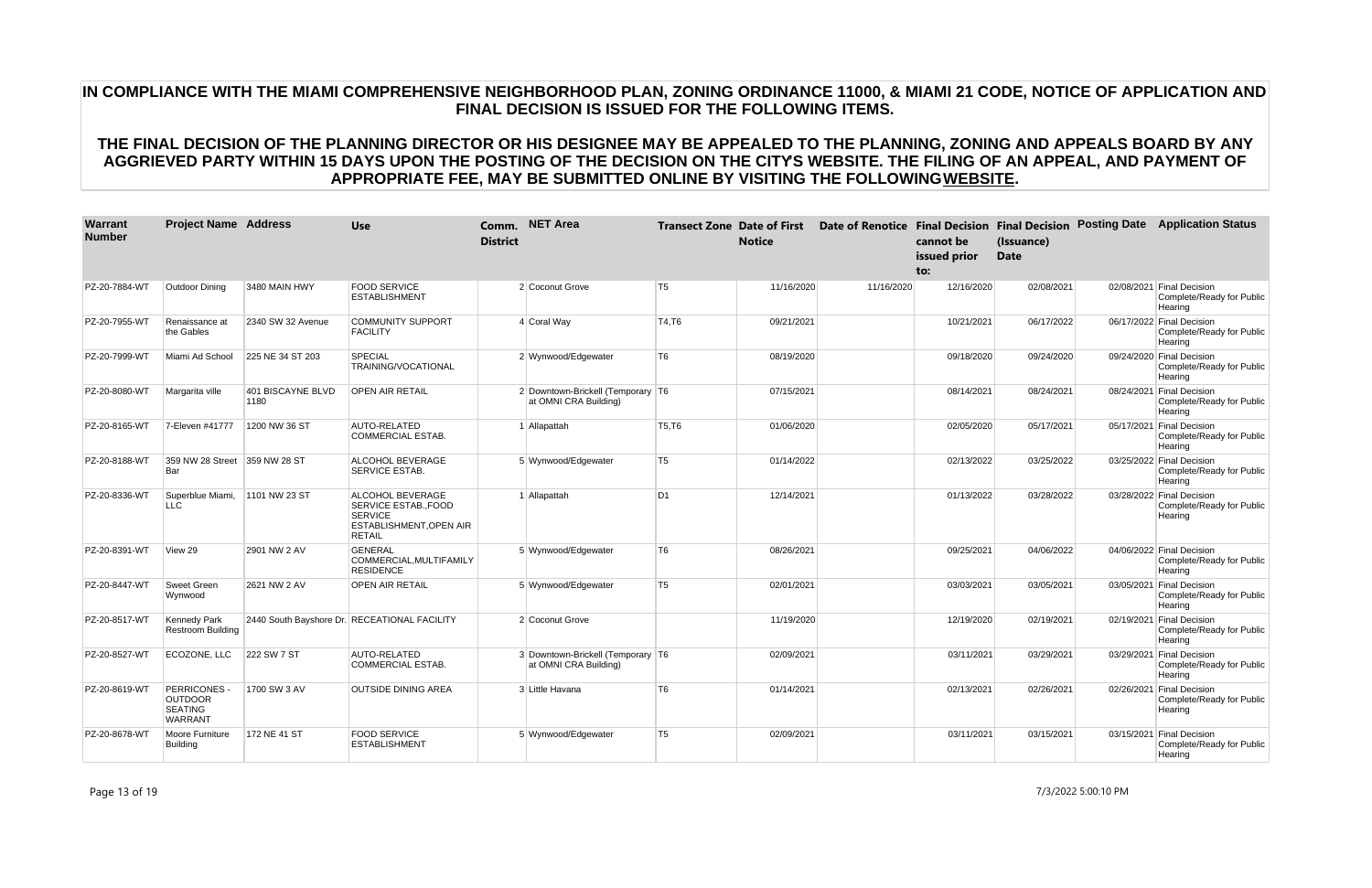| Warrant<br><b>Number</b> | <b>Project Name Address</b>                                  |                          | <b>Use</b>                                                                          | <b>District</b> | Comm. NET Area                                             |                | <b>Transect Zone Date of First</b><br><b>Notice</b> | cannot be<br>issued prior<br>to: | (Issuance)<br><b>Date</b> | Date of Renotice Final Decision Final Decision Posting Date Application Status |
|--------------------------|--------------------------------------------------------------|--------------------------|-------------------------------------------------------------------------------------|-----------------|------------------------------------------------------------|----------------|-----------------------------------------------------|----------------------------------|---------------------------|--------------------------------------------------------------------------------|
| PZ-20-8684-WT            | 549 NW 28 ST-<br><b>ALCOHOL</b><br><b>WARRANT</b>            | 549 NW 28 ST             | ALCOHOL BEVERAGE<br>SERVICE ESTAB.                                                  |                 | 5 Wynwood/Edgewater                                        | D1             | 07/30/2021                                          | 08/29/2021                       | 09/20/2021                | 09/20/2021 Final Decision<br>Complete/Ready for Public<br>Hearing              |
| PZ-20-8717-WT            | 2435-2445 NMA-<br><b>ALCOHOL</b><br><b>WARRANT</b>           | 2435 N MIAMI AV          | <b>ALCOHOL BEVERAGE</b><br>SERVICE ESTAB.                                           |                 | 2 Wynwood/Edgewater                                        | T6             | 03/08/2021                                          | 04/07/2021                       | 05/18/2021                | 05/18/2021 Final Decision<br>Complete/Ready for Public<br>Hearing              |
| PZ-20-8775-WT            | Deel Service<br>Center                                       | 2990 SW 36 CT            | <b>AUTO-RELATED</b><br>COMMERCIAL ESTABAUTO-<br><b>RELATED INDUSTRIAL</b><br>ESTAB. |                 | 2 Coral Way                                                | D1,T5          | 07/16/2021                                          | 08/15/2021                       | 09/17/2021                | 09/17/2021 Final Decision<br>Complete/Ready for Public<br>Hearing              |
| PZ-20-8783-WT            | <b>SLATE MIAMI</b>                                           | 2145 NW 36 ST            | MULTIFAMILY RESIDENCE                                                               |                 | 1 Allapattah                                               | T <sub>6</sub> | 11/04/2020                                          | 12/04/2020                       | 12/17/2020                | 12/17/2020 Staff Review Complete                                               |
| PZ-20-8805-WT            | <b>AURORA</b>                                                | 1551 NW 1 ST             | MULTIFAMILY RESIDENCE                                                               |                 | 3 Marlins Park                                             | T5             | 06/09/2021                                          | 07/09/2021                       | 08/23/2021                | 08/23/2021 Final Decision<br>Complete/Ready for Public<br>Hearing              |
| PZ-20-8850-WT            | Centureon Corp                                               | 4011 W FLAGLER ST<br>306 | <b>SPECIAL</b><br>TRAINING/VOCATIONAL                                               |                 | 4 Flagami                                                  | T6             | 12/09/2021                                          | 01/08/2022                       | 02/03/2022                | 02/03/2022 Final Decision<br>Complete/Ready for Public<br>Hearing              |
| PZ-20-8857-WT            | Magdoos Cafe                                                 | 30 NW 34 ST 110          | <b>OPEN AIR RETAIL</b>                                                              |                 | 5 Wynwood/Edgewater                                        | T4             | 08/31/2021                                          | 09/30/2021                       | 03/18/2022                | 03/18/2022 Final Decision<br>Complete/Ready for Public<br>Hearing              |
| PZ-20-9117-WT            | Paraiso Amara<br>outdoor dining<br>Warrant address<br>update | 3101 NE 7 AV             | <b>GENERAL COMMERCIAL</b>                                                           |                 | 2 Wynwood/Edgewater                                        | T6             | 12/06/2018                                          | 01/05/2019                       | 11/18/2020                | 11/18/2020 Final Decision<br>Complete/Ready for Public<br>Hearing              |
| PZ-20-9146-WT            | The River Oyster<br><b>Bar Outdoor</b>                       | 33 SE 7 ST               | <b>OPEN AIR RETAIL</b>                                                              |                 | 2 Downtown-Brickell (Temporary T6<br>at OMNI CRA Building) |                | 02/01/2021                                          | 03/03/2021                       | 03/15/2021                | 03/15/2021 Final Decision<br>Complete/Ready for Public<br>Hearing              |
| PZ-20-9147-WT            | <b>Ambar Tower</b>                                           | 1250 NW 36 ST            | MULTIFAMILY RESIDENCE                                                               |                 | 1 Allapattah                                               | T6             | 05/29/2021                                          | 06/28/2021                       | 10/25/2021                | 10/25/2021 Final Decision<br>Complete/Ready for Public<br>Hearing              |
| PZ-20-9228-WT            | 2COP License for 425 NE 22 ST<br><b>Hideout Cafe</b>         |                          | <b>FOOD SERVICE</b><br><b>ESTABLISHMENT</b>                                         |                 | 2 Wynwood/Edgewater                                        | T6             | 02/04/2021                                          | 03/06/2021                       | 03/16/2021                | 03/16/2021 Final Decision<br>Complete/Ready for Public<br>Hearing              |
| PZ-20-9243-WT            | Civica                                                       | 1050 NW 14 ST            | <b>GENERAL</b><br>COMMERCIAL.LARGE<br><b>SCALE RETAIL</b>                           |                 | 1 Allapattah                                               | CI-HD          | 02/26/2021                                          | 03/28/2021                       | 04/29/2021                | 04/29/2021 Final Decision<br>Complete/Ready for Public<br>Hearing              |
| PZ-20-9316-WT            | <b>NW 15 AVE</b>                                             | 1501 NW 14 ST            | <b>GENERAL COMMERCIAL</b>                                                           |                 | 1 Allapattah                                               | T6             | 12/10/2020                                          | 01/09/2021                       | 03/04/2021                | 03/04/2021 Final Decision<br>Complete/Ready for Public<br>Hearing              |

Page 14 of 19 7/3/2022 5:00:10 PM

# **IN COMPLIANCE WITH THE MIAMI COMPREHENSIVE NEIGHBORHOOD PLAN, ZONING ORDINANCE 11000, & MIAMI 21 CODE, NOTICE OF APPLICATION AND FINAL DECISION IS ISSUED FOR THE FOLLOWING ITEMS.**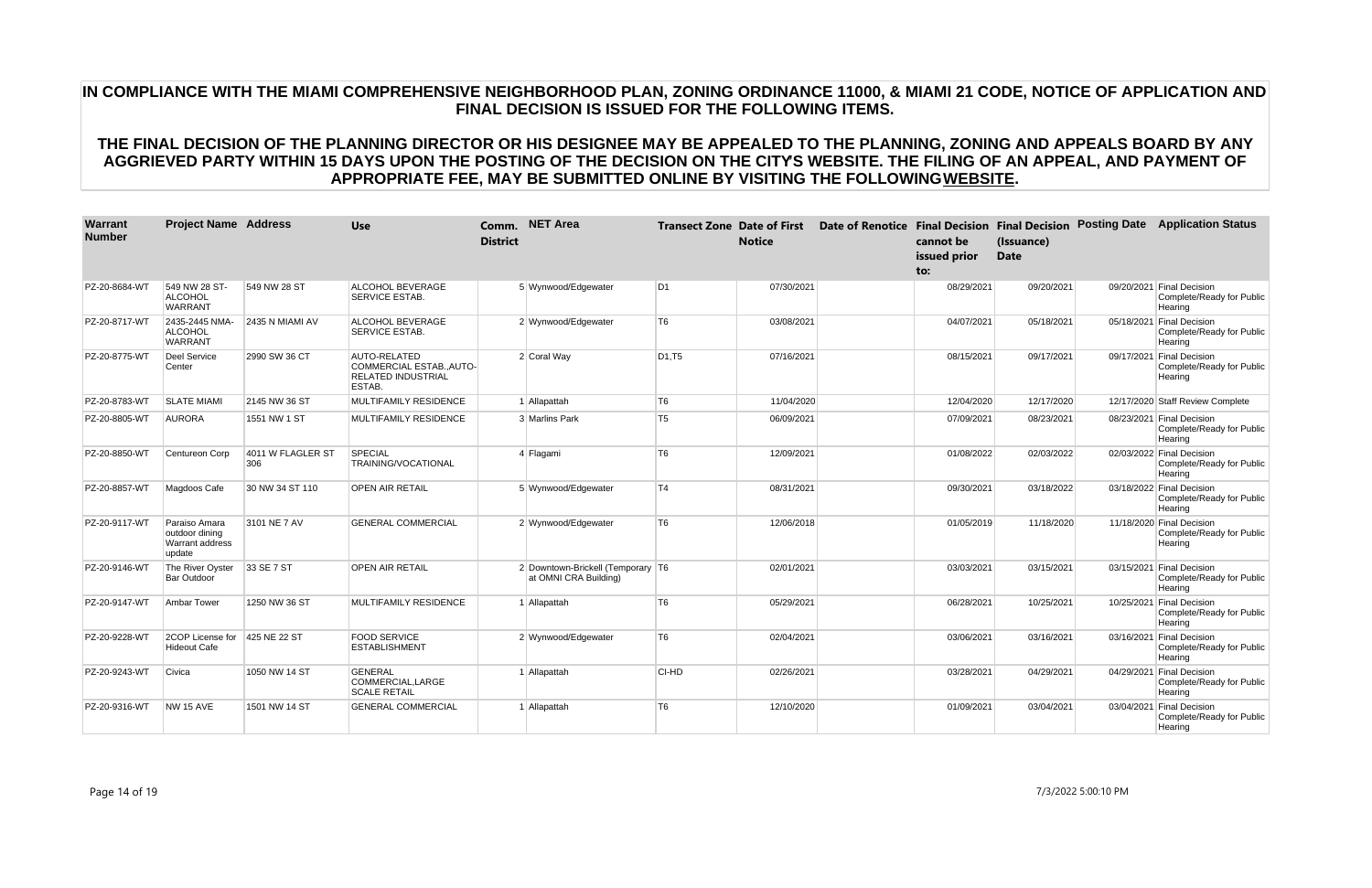| <b>Warrant</b><br><b>Number</b> | <b>Project Name Address</b>                                                                       |                  | <b>Use</b>                                                                                     | <b>District</b> | Comm. NET Area                                             |                | <b>Transect Zone Date of First</b><br><b>Notice</b> | Date of Renotice Final Decision Final Decision Posting Date | cannot be<br>issued prior<br>to: | (Issuance)<br><b>Date</b> | <b>Application Status</b>                                         |
|---------------------------------|---------------------------------------------------------------------------------------------------|------------------|------------------------------------------------------------------------------------------------|-----------------|------------------------------------------------------------|----------------|-----------------------------------------------------|-------------------------------------------------------------|----------------------------------|---------------------------|-------------------------------------------------------------------|
| PZ-20-9331-WT                   | BALL AND CHAIN 1513 SW 8 ST<br><b>ALC SERV</b><br><b>WARRANT</b><br>MODIFICATION                  |                  | <b>ALCOHOL BEVERAGE</b><br><b>SERVICE ESTAB.</b>                                               |                 | 3 Little Havana                                            | T <sub>6</sub> | 02/18/2021                                          |                                                             | 03/20/2021                       | 04/15/2021                | 04/15/2021 Final Decision<br>Complete/Ready for Public<br>Hearing |
| PZ-20-9349-WT                   | 1220 HIGHLAND<br><b>PARK</b>                                                                      | 1220 NW 9 AV     | MULTIFAMILY RESIDENCE                                                                          |                 | 5 Overtown                                                 | T <sub>6</sub> | 08/05/2021                                          |                                                             | 09/04/2021                       | 03/09/2022                | 03/09/2022 Final Decision<br>Complete/Ready for Public<br>Hearing |
| PZ-20-9441-WT                   | Public Storage<br>68111                                                                           | 5615 NE 2 AV     | <b>GENERAL COMMERCIAL</b>                                                                      |                 | 5 Little Haiti                                             | T <sub>5</sub> | 05/17/2021                                          |                                                             | 06/16/2021                       | 06/17/2021                | 06/17/2021 Final Decision<br>Complete/Ready for Public<br>Hearing |
| PZ-20-9450-WT                   | Public Storage<br>68109                                                                           | 2190 SW 8 ST     | <b>GENERAL COMMERCIAL</b>                                                                      |                 | 3 Little Havana                                            | T <sub>6</sub> | 06/05/2021                                          |                                                             | 07/05/2021                       | 11/16/2021                | 11/16/2021 Final Decision<br>Complete/Ready for Public<br>Hearing |
| PZ-20-9451-WT                   | Public Storage<br>68110                                                                           | 91 SW 3 ST       | <b>GENERAL COMMERCIAL</b>                                                                      |                 | 2 Downtown-Brickell (Temporary T6<br>at OMNI CRA Building) |                | 03/11/2021                                          |                                                             | 04/10/2021                       | 04/16/2021                | 04/16/2021 Final Decision<br>Complete/Ready for Public<br>Hearing |
| PZ-20-9469-WT                   | Madrid Tapas y<br><b>Vinos Restaurant</b>                                                         | 545 NW 42 AV     | <b>ENTERTAINMENT</b><br><b>ESTABLISHMENT, OPEN AIR</b><br><b>RETAIL</b>                        |                 | 4 Flagami                                                  | T <sub>6</sub> | 09/14/2021                                          |                                                             | 10/14/2021                       | 10/19/2021                | 10/19/2021 Final Decision<br>Complete/Ready for Public<br>Hearing |
| PZ-20-9495-WT                   | 501 DOWNTOWN 501 NE 1 AV                                                                          |                  | GENERAL<br>COMMERCIAL, MULTIFAMILY<br><b>RESIDENCE</b>                                         |                 | 2 Downtown-Brickell (Temporary T6<br>at OMNI CRA Building) |                | 08/16/2021                                          |                                                             | 09/15/2021                       | 03/01/2022                | 03/01/2022 Final Decision<br>Complete/Ready for Public<br>Hearing |
| PZ-20-9671-WT                   | Wayku                                                                                             | 73 NW 26 ST      | <b>FOOD SERVICE</b><br><b>ESTABLISHMENT, OPEN AIR</b><br>RETAIL, OUTSIDE DINING<br><b>AREA</b> |                 | 5 Wynwood/Edgewater                                        | T <sub>5</sub> | 12/20/2021                                          |                                                             | 01/19/2022                       | 02/10/2022                | 02/10/2022 Final Decision<br>Complete/Ready for Public<br>Hearing |
| PZ-20-9675-WT                   | Amor di Pasta                                                                                     | 2320 NE 2 AV     | <b>OPEN AIR RETAIL</b>                                                                         |                 | 2 Wynwood/Edgewater                                        | T <sub>6</sub> | 01/20/2022                                          |                                                             | 02/19/2022                       | 03/17/2022                | 03/17/2022 Final Decision<br>Complete/Ready for Public<br>Hearing |
| PZ-20-9772-WT                   | 151 NW 24 ST-<br>ALCOHOL<br><b>WARRANT</b>                                                        | 151 NW 24 ST 101 | <b>FOOD SERVICE</b><br><b>ESTABLISHMENT</b>                                                    |                 | 5 Wynwood/Edgewater                                        | T <sub>5</sub> | 07/31/2021                                          |                                                             | 08/30/2021                       | 10/26/2021                | 10/26/2021 Final Decision<br>Complete/Ready for Public<br>Hearing |
| PZ-20-9830-WT                   | SMOKE<br><b>WYNWOOD</b><br><b>RESTAURANT</b><br><b>OUTDOOR</b><br><b>DINING</b><br><b>WARRANT</b> | 318 NW 24 ST     | <b>GENERAL</b><br>COMMERCIAL.OUTSIDE<br><b>DINING AREA</b>                                     |                 | 5 Wynwood/Edgewater                                        | T <sub>5</sub> | 11/16/2021                                          |                                                             | 12/16/2021                       | 02/25/2022                | 02/25/2022 Final Decision<br>Complete/Ready for Public<br>Hearing |
| PZ-20-9843-WT                   | Bodega Coconut<br>Grove LLC                                                                       | 3419 MAIN HWY    | ALCOHOL BEVERAGE<br><b>SERVICE ESTAB., FOOD</b><br><b>SERVICE ESTABLISHMENT</b>                |                 | 2 Coconut Grove                                            | T <sub>5</sub> | 06/07/2021                                          |                                                             | 07/07/2021                       | 08/05/2021                | 08/05/2021 Final Decision<br>Complete/Ready for Public<br>Hearing |

Page 15 of 19 7/3/2022 5:00:10 PM

# **IN COMPLIANCE WITH THE MIAMI COMPREHENSIVE NEIGHBORHOOD PLAN, ZONING ORDINANCE 11000, & MIAMI 21 CODE, NOTICE OF APPLICATION AND FINAL DECISION IS ISSUED FOR THE FOLLOWING ITEMS.**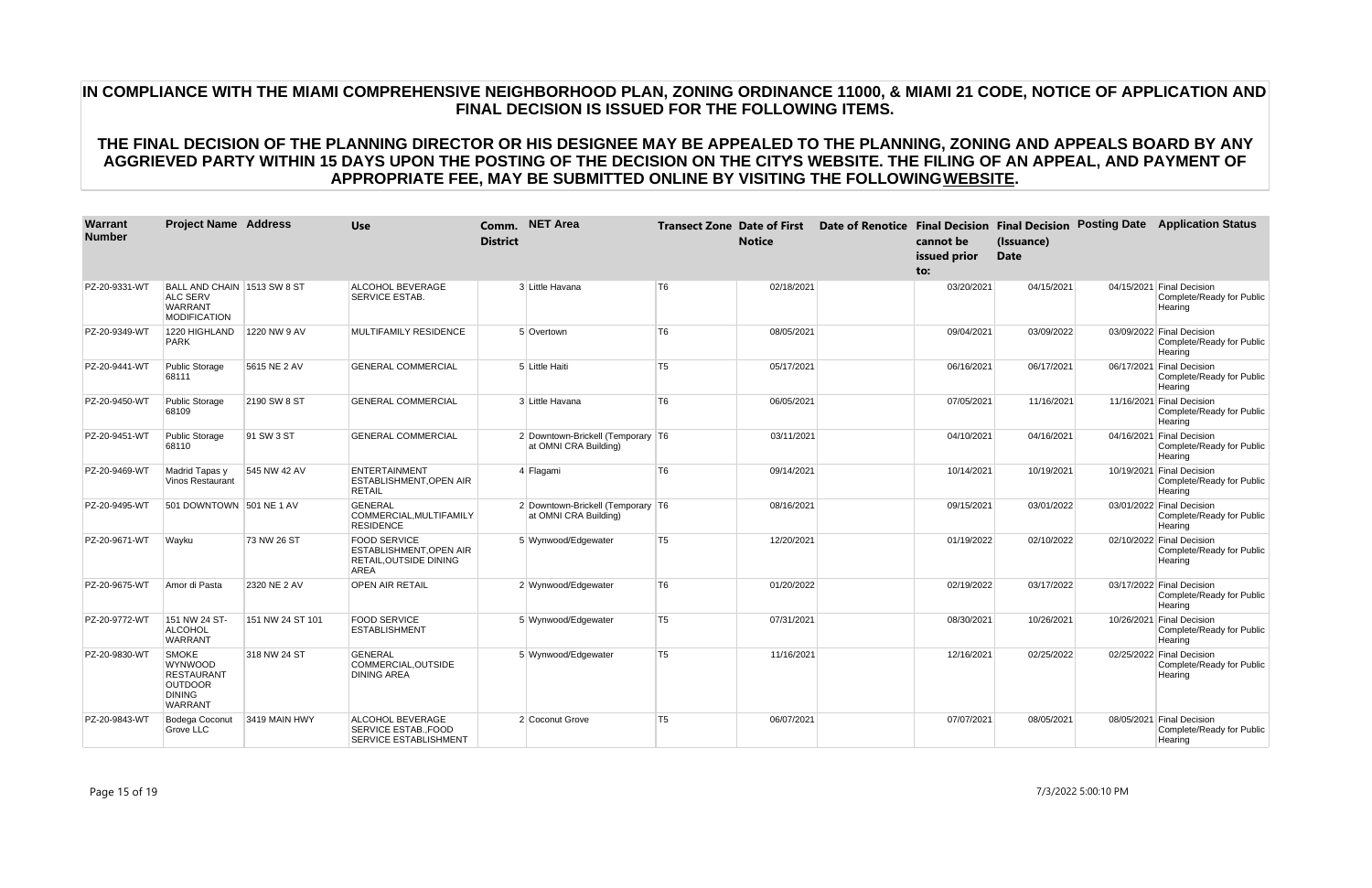| Warrant<br><b>Number</b>    | <b>Project Name Address</b>              |                     | <b>Use</b>                                                               | <b>District</b> | Comm. NET Area                                             |                | <b>Transect Zone Date of First</b><br><b>Notice</b> | Date of Renotice Final Decision Final Decision Posting Date | cannot be<br>issued prior<br>to: | (Issuance)<br><b>Date</b> | <b>Application Status</b>                                         |
|-----------------------------|------------------------------------------|---------------------|--------------------------------------------------------------------------|-----------------|------------------------------------------------------------|----------------|-----------------------------------------------------|-------------------------------------------------------------|----------------------------------|---------------------------|-------------------------------------------------------------------|
| PZ-20-9881-WT               | Public Storage<br>72178                  | 2334 BISCAYNE BLVD  | <b>GENERAL COMMERCIAL</b>                                                |                 | 2 Wynwood/Edgewater                                        | T6             | 04/12/2020                                          |                                                             | 05/12/2020                       | 06/03/2021                | 06/03/2021 Final Decision<br>Complete/Ready for Public<br>Hearing |
| PZ-21-10012-WT              | 3480 Main<br>Highway, LP Sign<br>Warrant | 3480 MAIN HWY       | <b>GENERAL</b><br>COMMERCIAL.OFFICE                                      |                 | 2 Coconut Grove                                            | T <sub>5</sub> | 06/20/2021                                          |                                                             | 07/20/2021                       | 01/25/2022                | 01/25/2022 Final Decision<br>Complete/Ready for Public<br>Hearing |
| PZ-21-10131-WT              | <b>Lucid Motors</b>                      | 851 NE 1 AV         | AUTO-RELATED<br>COMMERCIAL ESTAB.                                        |                 | 2 Downtown-Brickell (Temporary T6<br>at OMNI CRA Building) |                | 09/22/2021                                          |                                                             | 10/22/2021                       | 10/22/2021                | 10/22/2021 Final Decision<br>Complete/Ready for Public<br>Hearing |
| PZ-21-10144-WT              | <b>EL MANUEL</b>                         | 530 SW 11 AV        | <b>MULTIFAMILY RESIDENCE</b>                                             |                 | 3 Little Havana                                            | T4             | 02/10/2022                                          |                                                             | 03/12/2022                       | 04/21/2022                | 04/21/2022 Final Decision<br>Complete/Ready for Public<br>Hearing |
| PZ-21-10196-WT AMLI Wynwood |                                          | 70 NW 25 ST         | ALCOHOL BEVERAGE<br>SERVICE ESTAB., FOOD<br><b>SERVICE ESTABLISHMENT</b> |                 | 5 Wynwood/Edgewater                                        | T5             | 05/24/2021                                          | 08/03/2021                                                  | 09/02/2021                       | 11/01/2021                | 11/01/2021 Final Decision<br>Complete/Ready for Public<br>Hearing |
| PZ-21-10207-WT              | <b>ENRIQUE</b><br><b>THOMAS</b>          | 2701 NW 2 AV        | <b>FOOD SERVICE</b><br>ESTABLISHMENT, OPEN AIR<br><b>RETAIL</b>          |                 | 5 Wynwood/Edgewater                                        | T5             | 08/10/2021                                          |                                                             | 09/09/2021                       | 10/29/2021                | 10/29/2021 Final Decision<br>Complete/Ready for Public<br>Hearing |
| PZ-21-10231-WT              | Chipotle Midtown                         | 3201 N MIAMI AV 100 | <b>FOOD SERVICE</b><br>ESTABLISHMENT, OPEN AIR<br><b>RETAIL</b>          |                 | 2 Wynwood/Edgewater                                        | T <sub>6</sub> | 09/20/2021                                          |                                                             | 10/20/2021                       | 11/18/2021                | 11/18/2021 Final Decision<br>Complete/Ready for Public<br>Hearing |
| PZ-21-10300-WT              | Advance Auto<br>Parts                    | 1003 W FLAGLER ST   | AUTO-RELATED<br><b>COMMERCIAL ESTAB.</b>                                 |                 | 3 Marlins Park                                             | T6             | 11/16/2021                                          |                                                             | 12/16/2021                       | 01/21/2022                | 01/21/2022 Final Decision<br>Complete/Ready for Public<br>Hearing |
| PZ-21-10305-WT              | The Shnitz                               | 1085 NE 79 ST       | <b>FOOD SERVICE</b><br>ESTABLISHMENT, OPEN AIR<br><b>RETAIL</b>          |                 | 5 Upper Eastside                                           | T5             | 04/28/2022                                          |                                                             | 05/28/2022                       | 06/08/2022                | 06/08/2022 Final Decision<br>Complete/Ready for Public<br>Hearing |
| PZ-21-10354-WT              | Secoffee 1                               | 2245 SECOFFEE TER   | SINGLE FAMILY RESIDENCE                                                  |                 | 2 Coconut Grove                                            | T3             | 09/16/2021                                          |                                                             | 10/16/2021                       | 11/10/2021                | 11/10/2021 Final Decision<br>Complete/Ready for Public<br>Hearing |
| PZ-21-10384-WT              | <b>Extra Space</b><br>Storage Signage    | 1103 SW 3 AV        | PUBLIC STORAGE FACILITY                                                  |                 | 3 Downtown-Brickell (Temporary T6<br>at OMNI CRA Building) |                | 12/28/2021                                          |                                                             | 01/27/2022                       | 04/27/2022                | 04/27/2022 Final Decision<br>Complete/Ready for Public<br>Hearing |
| PZ-21-10420-WT              | <b>GTG CARE LLC</b>                      | 525 NW 27TH AVE     | <b>COMMUNITY FACILITY</b>                                                |                 | 3 Marlins Park                                             |                | 04/17/2022                                          |                                                             | 05/17/2022                       | 06/10/2022                | 06/10/2022 Final Decision<br>Complete/Ready for Public<br>Hearing |
| PZ-21-10428-WT              | Bellillo Pizzeria                        | 881 S MIAMI AVE     | <b>FOOD SERVICE</b><br><b>ESTABLISHMENT, OPEN AIR</b><br><b>RETAIL</b>   |                 | 2 Downtown-Brickell (Temporary<br>at OMNI CRA Building)    |                | 12/15/2021                                          |                                                             | 01/14/2022                       | 05/18/2022                | 05/18/2022 Final Decision<br>Complete/Ready for Public<br>Hearing |
| PZ-21-10438-WT              | 1050 & 1000<br><b>NW 14 ST</b>           | 1050 NW 14 ST       | <b>OFFICE</b>                                                            |                 | 1 Allapattah                                               | CI-HD          | 10/21/2021                                          |                                                             | 11/20/2021                       | 12/13/2021                | 12/13/2021 Final Decision<br>Complete/Ready for Public<br>Hearing |

Page 16 of 19 7/3/2022 5:00:10 PM

# **IN COMPLIANCE WITH THE MIAMI COMPREHENSIVE NEIGHBORHOOD PLAN, ZONING ORDINANCE 11000, & MIAMI 21 CODE, NOTICE OF APPLICATION AND FINAL DECISION IS ISSUED FOR THE FOLLOWING ITEMS.**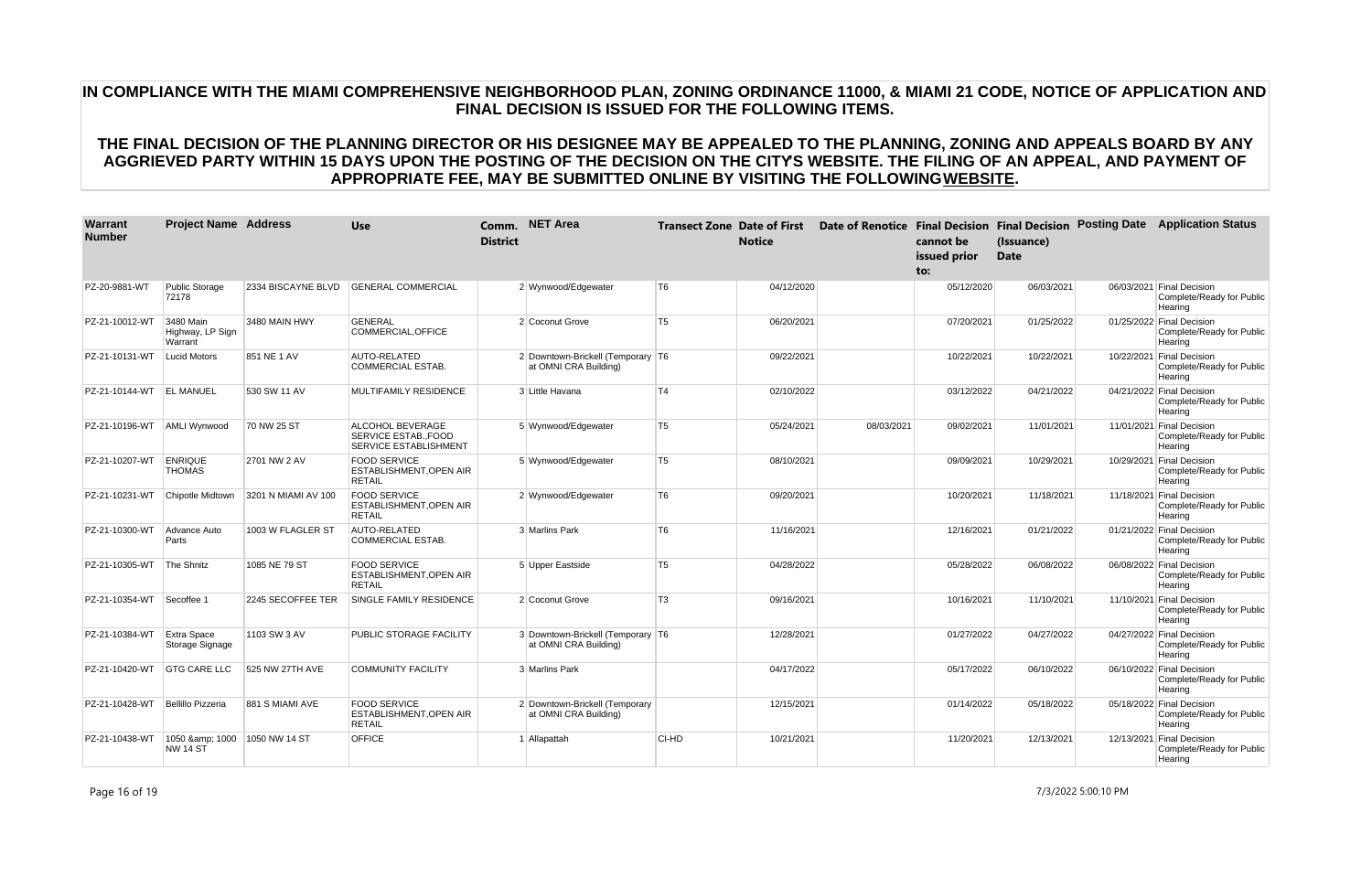| <b>Warrant</b><br><b>Number</b> | <b>Project Name Address</b>                                                    |                                          | <b>Use</b>                                                         | <b>District</b> | Comm. NET Area                                             |                | <b>Transect Zone Date of First</b><br><b>Notice</b> | cannot be<br>issued prior<br>to: | (Issuance)<br><b>Date</b> | Date of Renotice Final Decision Final Decision Posting Date Application Status |
|---------------------------------|--------------------------------------------------------------------------------|------------------------------------------|--------------------------------------------------------------------|-----------------|------------------------------------------------------------|----------------|-----------------------------------------------------|----------------------------------|---------------------------|--------------------------------------------------------------------------------|
| PZ-21-10465-WT                  | Sign Warrant for<br>3480 Main<br>Highway                                       | 3480 MAIN HWY                            | <b>OFFICE</b>                                                      |                 | 2 Coconut Grove                                            | T5             | 07/21/2021                                          | 08/20/2021                       | 10/15/2021                | 10/15/2021 Final Decision<br>Complete/Ready for Public<br>Hearing              |
| PZ-21-10519-WT                  | Julia &<br>Henrys - Outdoor<br>Seating                                         | 200 E FLAGLER ST                         | ALCOHOL BEVERAGE<br>SERVICE ESTAB.                                 |                 | 2 Downtown-Brickell (Temporary T6<br>at OMNI CRA Building) |                | 08/23/2021                                          | 09/22/2021                       | 03/01/2022                | 03/01/2022 Final Decision<br>Complete/Ready for Public<br>Hearing              |
| PZ-21-10536-WT                  | COMFORT INN<br>& SUITES                                                        | 114 SE 4 ST                              | <b>HOTEL</b>                                                       |                 | 2 Downtown-Brickell (Temporary T6<br>at OMNI CRA Building) |                | 05/23/2022                                          | 06/22/2022                       | 06/23/2022                | 06/23/2022 Final Decision<br>Complete/Ready for Public<br>Hearing              |
| PZ-21-10565-WT                  | S - Auto Related<br>Commercial                                                 | SCOOTERSTEVE 2401 NW 5 AV 2 & amp;<br> 3 | AUTO-RELATED<br><b>COMMERCIAL ESTAB.</b>                           |                 | 5 Wynwood/Edgewater                                        | T5             | 07/16/2021                                          | 08/15/2021                       | 08/26/2021                | 08/26/2021 Final Decision<br>Complete/Ready for Public<br>Hearing              |
| PZ-21-10588-WT                  | Bamboo                                                                         | 420 SW 7 AV                              | MULTIFAMILY RESIDENCE                                              |                 | 3 Little Havana                                            | T4             | 09/22/2021                                          | 10/22/2021                       | 10/29/2021                | 10/29/2021 Final Decision<br>Complete/Ready for Public<br>Hearing              |
| PZ-21-10620-WT                  | <b>CONTEMPO</b><br><b>HOLDINGS LLC</b>                                         | 4127 NW 2 AV                             | <b>INFRASTRUCTURE AND</b><br><b>UTILITIES</b>                      |                 | 5 Wynwood/Edgewater                                        | T4             | 04/21/2022                                          | 05/21/2022                       | 06/02/2022                | 06/02/2022 Final Decision<br>Complete/Ready for Public<br>Hearing              |
| PZ-21-10666-WT                  | Roma Bakery and<br>Italian Deli, Inc                                           | 4897 SW 8 ST                             | <b>FOOD SERVICE</b><br>ESTABLISHMENT, GENERAL<br><b>COMMERCIAL</b> |                 | 4 Flagami                                                  | T6             | 10/27/2021                                          | 11/26/2021                       | 12/15/2021                | 12/15/2021 Final Decision<br>Complete/Ready for Public<br>Hearing              |
| PZ-21-10677-WT                  | Society Wynwood 2431 NW 2 AV                                                   |                                          | MULTIFAMILY RESIDENCE                                              |                 | 5 Wynwood/Edgewater                                        | T5             | 09/02/2021                                          | 10/02/2021                       | 12/16/2021                | 12/16/2021 Final Decision<br>Complete/Ready for Public<br>Hearing              |
| PZ-21-10782-WT                  | 698 NE 1<br>AVENUE, #G170<br><b>OUTDOOR</b><br><b>DINING</b><br><b>WARRANT</b> | 698 NE 1 AV                              | <b>FOOD SERVICE</b><br>ESTABLISHMENT, OPEN AIR<br><b>RETAIL</b>    |                 | 2 Downtown-Brickell (Temporary T6<br>at OMNI CRA Building) |                | 12/10/2021                                          | 01/09/2022                       | 06/01/2022                | 06/01/2022 Final Decision<br>Complete/Ready for Public<br>Hearing              |
| PZ-21-10797-EX                  | Vizcaya<br>Superintendent<br>House                                             | 50 SW 32 RD                              | <b>FOOD SERVICE</b><br><b>ESTABLISHMENT</b>                        |                 | 2 Coconut Grove                                            | lcı            |                                                     |                                  | 06/24/2022                | 06/24/2022 Final Decision<br>Complete/Ready for Public<br>Hearing              |
| PZ-21-10835-WT                  | Morgan Stanley<br>Sign                                                         | 200 S BISCAYNE BLVD                      | <b>INFRASTRUCTURE AND</b><br>UTILITIES, OF FICE                    |                 | 2 Downtown-Brickell (Temporary T6<br>at OMNI CRA Building) |                | 02/10/2022                                          | 03/12/2022                       | 06/16/2022                | 06/16/2022 Final Decision<br>Complete/Ready for Public<br>Hearing              |
| PZ-21-10933-WT                  | Insigneo 1221<br><b>Brickell Avenue</b>                                        | 1221 BRICKELL AV                         | <b>OFFICE</b>                                                      |                 | 2 Downtown-Brickell (Temporary T6<br>at OMNI CRA Building) |                | 01/25/2022                                          | 02/24/2022                       | 03/18/2022                | 03/18/2022 Final Decision<br>Complete/Ready for Public<br>Hearing              |
| PZ-21-10944-WT                  | La Floridita LLC                                                               | 3930 NE 2 AV                             | <b>FOOD SERVICE</b><br><b>ESTABLISHMENT</b>                        |                 | 5 Wynwood/Edgewater                                        | T <sub>5</sub> | 10/29/2021                                          | 11/28/2021                       | 12/16/2021                | 12/16/2021 Final Decision<br>Complete/Ready for Public<br>Hearing              |

Page 17 of 19 7/3/2022 5:00:10 PM

# **IN COMPLIANCE WITH THE MIAMI COMPREHENSIVE NEIGHBORHOOD PLAN, ZONING ORDINANCE 11000, & MIAMI 21 CODE, NOTICE OF APPLICATION AND FINAL DECISION IS ISSUED FOR THE FOLLOWING ITEMS.**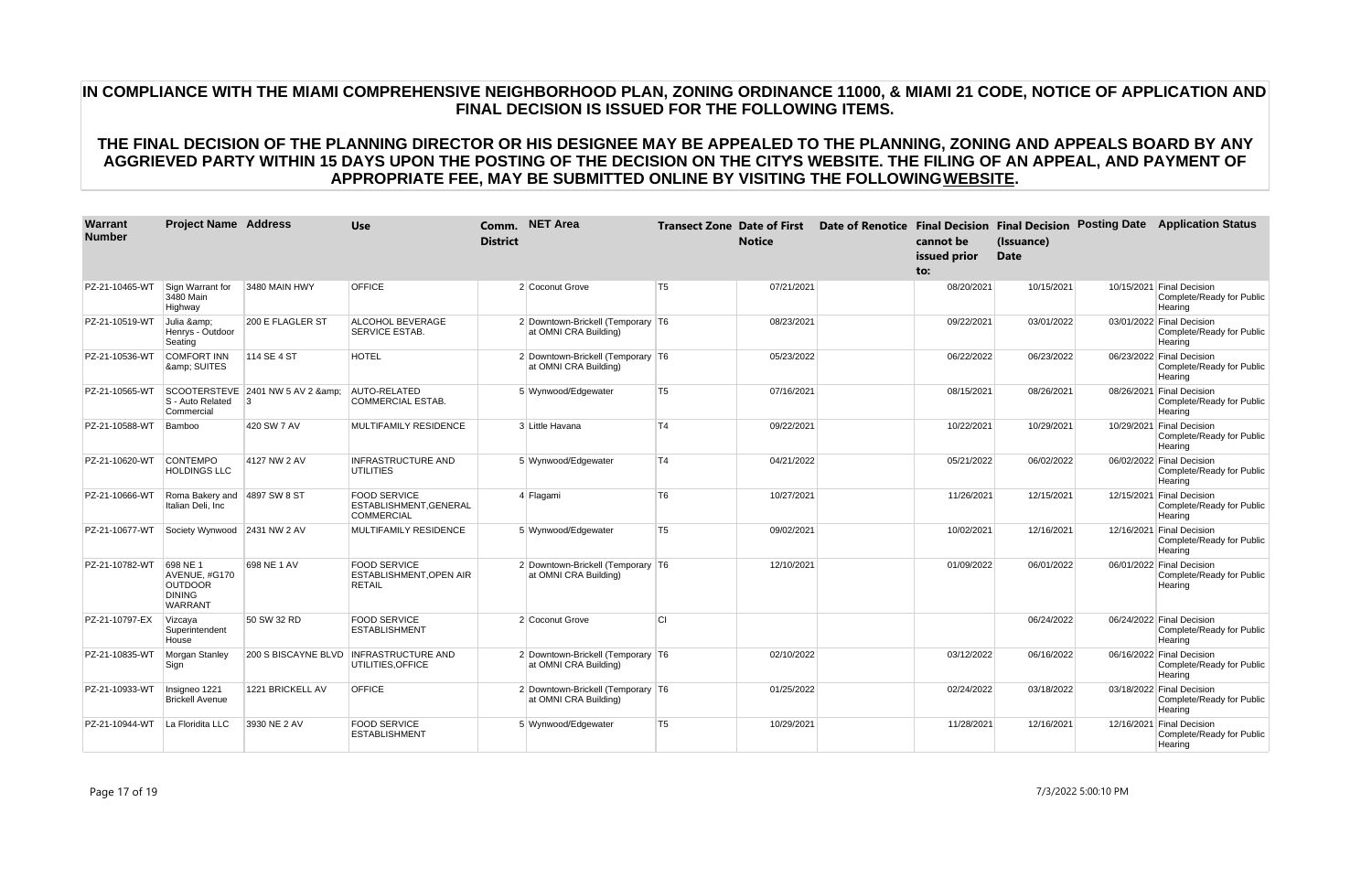| Warrant<br><b>Number</b> | <b>Project Name Address</b>                     |                            | <b>Use</b>                                                            | Comm.<br><b>District</b> | <b>NET Area</b>                                            |                | <b>Transect Zone Date of First</b><br><b>Notice</b> | Date of Renotice Final Decision Final Decision Posting Date | cannot be<br>issued prior<br>to: | (Issuance)<br>Date | <b>Application Status</b>                                         |
|--------------------------|-------------------------------------------------|----------------------------|-----------------------------------------------------------------------|--------------------------|------------------------------------------------------------|----------------|-----------------------------------------------------|-------------------------------------------------------------|----------------------------------|--------------------|-------------------------------------------------------------------|
| PZ-21-10960-WT           | Delirio Coffee and 115 NE 2ND AVE<br>Market Inc |                            | <b>GENERAL COMMERCIAL</b>                                             |                          | 2 Downtown-Brickell (Temporary<br>at OMNI CRA Building)    |                | 02/12/2022                                          |                                                             | 03/14/2022                       | 03/31/2022         | 03/31/2022 Final Decision<br>Complete/Ready for Public<br>Hearing |
| PZ-21-11009-WT           | Citizen Hotel                                   | 700 NE 2 AV                | <b>HOTEL</b>                                                          |                          | 2 Downtown-Brickell (Temporary T6<br>at OMNI CRA Building) |                | 01/14/2022                                          |                                                             | 02/13/2022                       | 03/09/2022         | 03/09/2022 Final Decision<br>Complete/Ready for Public<br>Hearing |
| PZ-21-11072-WT           | Calle 8 Adult<br>Daycare                        | 2324 SW 8 ST               | <b>ADULT</b><br>DAYCARE, COMMUNITY<br><b>SUPPORT FACILITY</b>         |                          | 3 Little Havana                                            | T <sub>6</sub> | 12/17/2021                                          |                                                             | 01/16/2022                       | 03/02/2022         | 03/02/2022 Final Decision<br>Complete/Ready for Public<br>Hearing |
| PZ-21-11178-WT           | Pastis Outdoor<br><b>Dining Warrant</b>         | 380 NW 26 ST               | <b>FOOD SERVICE</b><br>ESTABLISHMENT.OUTSIDE<br><b>DINING AREA</b>    |                          | 5 Wynwood/Edgewater                                        | T <sub>5</sub> | 12/15/2021                                          |                                                             | 01/14/2022                       | 01/28/2022         | 01/28/2022 Final Decision<br>Complete/Ready for Public<br>Hearing |
| PZ-21-11347-WT           | 211 South Shore<br>Drive - Warrant              | 211 S SHORE DR             | <b>SINGLE FAMILY RESIDENCE</b>                                        |                          | 2 Coconut Grove                                            | T <sub>3</sub> | 03/16/2022                                          |                                                             | 04/15/2022                       | 05/26/2022         | 05/26/2022 Final Decision<br>Complete/Ready for Public<br>Hearing |
| PZ-21-11361-WT           | 3750 S DIXIE<br><b>HWY OUTDOOR</b>              | 3750 S DIXIE HWY           | <b>FOOD SERVICE</b><br><b>ESTABLISHMENT.OPEN AIR</b><br><b>RETAIL</b> |                          | 2 Coconut Grove                                            | T <sub>5</sub> | 03/14/2022                                          |                                                             | 04/13/2022                       | 05/25/2022         | 05/25/2022 Final Decision<br>Complete/Ready for Public<br>Hearing |
| PZ-21-11439-WT           | <b>Sugar Factory</b><br>American<br>Brasserie   | 401 BISCAYNE BLVD<br>1057N | <b>OUTSIDE DINING AREA</b>                                            |                          | 2 Downtown-Brickell (Temporary T6<br>at OMNI CRA Building) |                | 12/30/2021                                          |                                                             | 01/29/2022                       | 03/02/2022         | 03/02/2022 Final Decision<br>Complete/Ready for Public<br>Hearing |
| PZ-21-9984-WT            | 4501 NW 7 Street<br>7Eleven                     | 4501 NW 7 ST               | <b>AUTO-RELATED</b><br><b>COMMERCIAL ESTAB.</b>                       |                          | Flagami                                                    | T <sub>6</sub> | 08/26/2021                                          |                                                             | 09/25/2021                       | 02/22/2022         | 02/22/2022 Final Decision<br>Complete/Ready for Public<br>Hearing |

#### Page 18 of 19 7/3/2022 5:00:10 PM

# **IN COMPLIANCE WITH THE MIAMI COMPREHENSIVE NEIGHBORHOOD PLAN, ZONING ORDINANCE 11000, & MIAMI 21 CODE, NOTICE OF APPLICATION AND FINAL DECISION IS ISSUED FOR THE FOLLOWING ITEMS.**